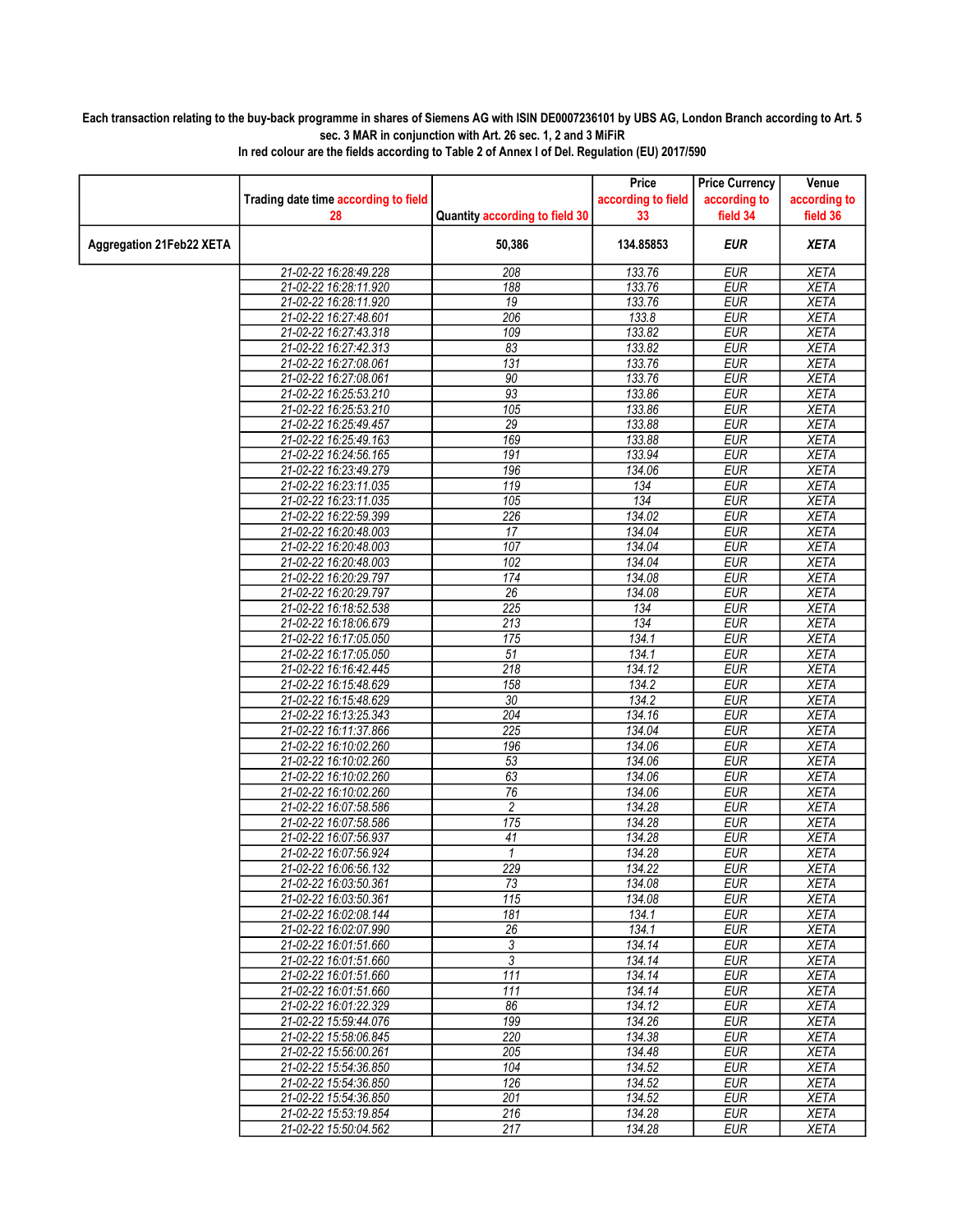| 21-02-22 15:48:13.201 | 74               | 134.64 | <b>EUR</b> | <b>XETA</b> |
|-----------------------|------------------|--------|------------|-------------|
| 21-02-22 15:48:13.201 | 135              | 134.64 | EUR        | <b>XETA</b> |
| 21-02-22 15:46:09.391 | 196              | 134.72 | <b>EUR</b> | <b>XETA</b> |
| 21-02-22 15:45:19.236 | 159              | 134.82 | <b>EUR</b> | <b>XETA</b> |
| 21-02-22 15:45:19.236 | 60               | 134.82 | <b>EUR</b> | <b>XETA</b> |
| 21-02-22 15:44:32.618 | 199              | 134.82 | <b>EUR</b> | <b>XETA</b> |
| 21-02-22 15:42:58.206 | 144              | 134.88 | <b>EUR</b> | <b>XETA</b> |
|                       |                  |        |            |             |
| 21-02-22 15:42:58.205 | 53               | 134.88 | <b>EUR</b> | <b>XETA</b> |
| 21-02-22 15:40:31.921 | $\sqrt{5}$       | 134.84 | <b>EUR</b> | <b>XETA</b> |
| 21-02-22 15:40:31.921 | $\overline{43}$  | 134.84 | <b>EUR</b> | <b>XETA</b> |
| 21-02-22 15:40:31.912 | 151              | 134.84 | <b>EUR</b> | <b>XETA</b> |
| 21-02-22 15:38:55.632 | 99               | 134.74 | <b>EUR</b> | <b>XETA</b> |
| 21-02-22 15:38:55.632 | 112              | 134.74 | <b>EUR</b> | <b>XETA</b> |
| 21-02-22 15:37:46.257 | 48               | 134.8  | <b>EUR</b> | <b>XETA</b> |
| 21-02-22 15:37:46.257 | 155              | 134.8  | <b>EUR</b> | <b>XETA</b> |
| 21-02-22 15:37:01.433 | 91               | 134.86 | <b>EUR</b> | <b>XETA</b> |
| 21-02-22 15:37:01.433 | 111              | 134.86 | <b>EUR</b> | <b>XETA</b> |
| 21-02-22 15:35:00.889 | 185              | 134.92 | <b>EUR</b> | <b>XETA</b> |
| 21-02-22 15:32:55.378 | 225              | 134.96 | <b>EUR</b> | <b>XETA</b> |
| 21-02-22 15:31:23.187 | 204              | 134.74 | <b>EUR</b> | <b>XETA</b> |
|                       |                  |        |            |             |
| 21-02-22 15:30:17.513 | 197              | 134.68 | <b>EUR</b> | <b>XETA</b> |
| 21-02-22 15:29:00.997 | 46               | 134.68 | <b>EUR</b> | <b>XETA</b> |
| 21-02-22 15:29:00.997 | 143              | 134.68 | EUR        | <b>XETA</b> |
| 21-02-22 15:27:21.855 | 117              | 134.42 | <b>EUR</b> | <b>XETA</b> |
| 21-02-22 15:27:21.855 | 88               | 134.42 | <b>EUR</b> | <b>XETA</b> |
| 21-02-22 15:25:32.860 | 203              | 134.74 | <b>EUR</b> | <b>XETA</b> |
| 21-02-22 15:23:26.836 | 4                | 134.82 | <b>EUR</b> | <b>XETA</b> |
| 21-02-22 15:23:19.709 | 186              | 134.82 | <b>EUR</b> | <b>XETA</b> |
| 21-02-22 15:22:39.342 | 75               | 134.78 | <b>EUR</b> | <b>XETA</b> |
| 21-02-22 15:22:39.342 | 128              | 134.78 | <b>EUR</b> | <b>XETA</b> |
| 21-02-22 15:21:17.690 | 26               | 134.9  | <b>EUR</b> | <b>XETA</b> |
| 21-02-22 15:21:17.690 | 190              | 134.9  | <b>EUR</b> | <b>XETA</b> |
| 21-02-22 15:19:17.824 | $\mathfrak{Z}$   | 134.88 | <b>EUR</b> | <b>XETA</b> |
| 21-02-22 15:19:17.824 | 105              | 134.88 | <b>EUR</b> | <b>XETA</b> |
| 21-02-22 15:19:17.824 | 115              | 134.88 | <b>EUR</b> | <b>XETA</b> |
| 21-02-22 15:17:20.009 | 51               | 134.68 | <b>EUR</b> | <b>XETA</b> |
| 21-02-22 15:17:20.009 | 159              | 134.68 | <b>EUR</b> | <b>XETA</b> |
| 21-02-22 15:16:00.123 | 193              | 134.64 | <b>EUR</b> | <b>XETA</b> |
| 21-02-22 15:15:00.691 |                  |        |            |             |
|                       | 211              | 134.54 | <b>EUR</b> | <b>XETA</b> |
| 21-02-22 15:14:09.589 | 203              | 134.48 | <b>EUR</b> | <b>XETA</b> |
| 21-02-22 15:12:34.452 | 189              | 134.48 | <b>EUR</b> | <b>XETA</b> |
| 21-02-22 15:10:07.877 | 218              | 134.08 | <b>EUR</b> | <b>XETA</b> |
| 21-02-22 15:08:14.023 | 204              | 133.88 | EUR        | <b>XETA</b> |
| 21-02-22 15:06:26.872 | 228              | 133.96 | <b>EUR</b> | <b>XETA</b> |
| 21-02-22 15:06:26.872 | 191              | 133.96 | <b>EUR</b> | <b>XETA</b> |
| 21-02-22 15:06:26.872 | $\overline{c}$   | 133.96 | <b>EUR</b> | <b>XETA</b> |
| 21-02-22 15:04:28.639 | 220              | 133.82 | <b>EUR</b> | <b>XETA</b> |
| 21-02-22 15:03:51.260 | 50               | 133.72 | <b>EUR</b> | <b>XETA</b> |
| 21-02-22 15:01:44.180 | 230              | 133.5  | <b>EUR</b> | <b>XETA</b> |
| 21-02-22 15:00:04.273 | 222              | 133.52 | <b>EUR</b> | <b>XETA</b> |
| 21-02-22 14:57:57.698 | 204              | 133.56 | <b>EUR</b> | <b>XETA</b> |
| 21-02-22 14:56:25.702 | 122              | 133.36 | <b>EUR</b> | <b>XETA</b> |
| 21-02-22 14:56:25.702 | 95               | 133.36 | <b>EUR</b> | <b>XETA</b> |
| 21-02-22 14:55:56.824 | 217              | 133.38 | <b>EUR</b> | <b>XETA</b> |
| 21-02-22 14:54:27.784 | $\boldsymbol{9}$ | 133.32 | <b>EUR</b> | <b>XETA</b> |
| 21-02-22 14:54:27.784 | 195              | 133.32 | <b>EUR</b> | <b>XETA</b> |
| 21-02-22 14:52:34.146 | 207              |        |            |             |
|                       |                  | 133.42 | <b>EUR</b> | <b>XETA</b> |
| 21-02-22 14:50:17.960 | 34               | 133.08 | <b>EUR</b> | <b>XETA</b> |
| 21-02-22 14:50:17.953 | 156              | 133.08 | <b>EUR</b> | <b>XETA</b> |
| 21-02-22 14:48:49.714 | 203              | 133.24 | <b>EUR</b> | <b>XETA</b> |
| 21-02-22 14:48:49.714 | 196              | 133.24 | <b>EUR</b> | <b>XETA</b> |
| 21-02-22 14:47:02.191 | 106              | 133.28 | <b>EUR</b> | <b>XETA</b> |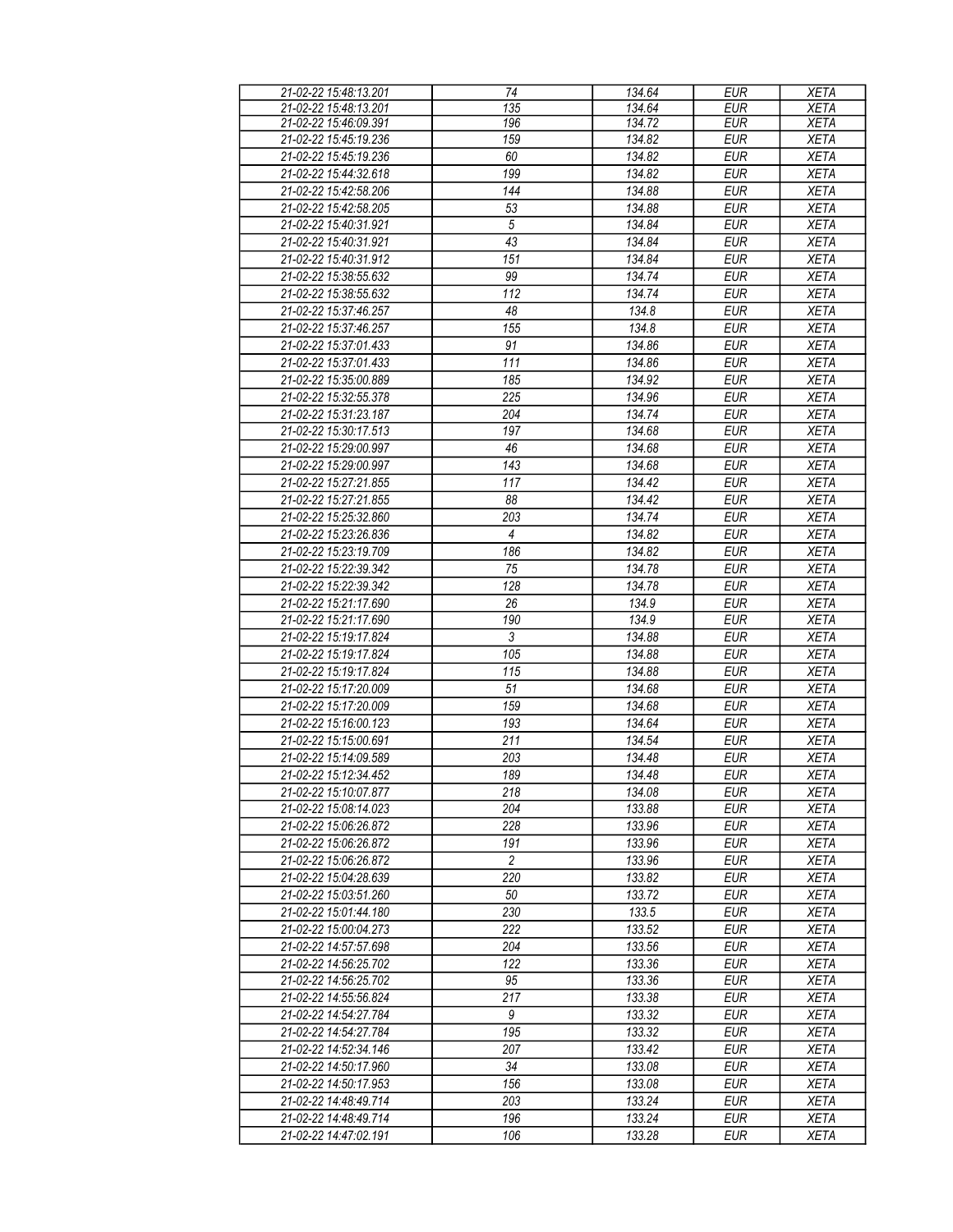| 13<br>133.28<br><b>EUR</b><br>21-02-22 14:47:02.190<br>$\overline{74}$<br>21-02-22 14:46:00.292<br>133.3<br><b>EUR</b><br>140<br>21-02-22 14:46:00.292<br>133.3<br><b>EUR</b><br>21-02-22 14:41:24.670<br>202<br>133.44<br><b>EUR</b><br><b>EUR</b><br>21-02-22 14:41:24.661<br>192<br>133.44<br><b>EUR</b><br>21-02-22 14:41:24 655<br>19<br>133.44<br>111<br><b>EUR</b><br>21-02-22 14:40:38.657<br>133.42<br>222<br>21-02-22 14:39:44.951<br>133.32<br><b>EUR</b><br>21-02-22 14:38:28.916<br>192<br><b>EUR</b><br>133.36 | <b>XETA</b><br><b>XETA</b><br><b>XETA</b> |
|------------------------------------------------------------------------------------------------------------------------------------------------------------------------------------------------------------------------------------------------------------------------------------------------------------------------------------------------------------------------------------------------------------------------------------------------------------------------------------------------------------------------------|-------------------------------------------|
|                                                                                                                                                                                                                                                                                                                                                                                                                                                                                                                              |                                           |
|                                                                                                                                                                                                                                                                                                                                                                                                                                                                                                                              |                                           |
|                                                                                                                                                                                                                                                                                                                                                                                                                                                                                                                              |                                           |
|                                                                                                                                                                                                                                                                                                                                                                                                                                                                                                                              | <b>XETA</b>                               |
|                                                                                                                                                                                                                                                                                                                                                                                                                                                                                                                              | <b>XETA</b>                               |
|                                                                                                                                                                                                                                                                                                                                                                                                                                                                                                                              | <b>XETA</b>                               |
|                                                                                                                                                                                                                                                                                                                                                                                                                                                                                                                              | <b>XETA</b>                               |
|                                                                                                                                                                                                                                                                                                                                                                                                                                                                                                                              | <b>XETA</b>                               |
|                                                                                                                                                                                                                                                                                                                                                                                                                                                                                                                              | <b>XETA</b>                               |
| 21-02-22 14:36:55.283<br>200<br>133.68<br><b>EUR</b>                                                                                                                                                                                                                                                                                                                                                                                                                                                                         | <b>XETA</b>                               |
| 21-02-22 14:35:12.899<br>133.74<br><b>EUR</b><br>86                                                                                                                                                                                                                                                                                                                                                                                                                                                                          | <b>XETA</b>                               |
| <b>EUR</b><br>21-02-22 14:35:12.899<br>28<br>133.74                                                                                                                                                                                                                                                                                                                                                                                                                                                                          | <b>XETA</b>                               |
| <b>EUR</b><br>93<br>133.74<br>21-02-22 14:35:10.726                                                                                                                                                                                                                                                                                                                                                                                                                                                                          | <b>XETA</b>                               |
| 199<br>21-02-22 14:33:47.822<br>133.82<br><b>EUR</b>                                                                                                                                                                                                                                                                                                                                                                                                                                                                         | <b>XETA</b>                               |
| 204<br><b>EUR</b><br>21-02-22 14:32:43.221<br>133.82                                                                                                                                                                                                                                                                                                                                                                                                                                                                         | <b>XETA</b>                               |
| <b>EUR</b><br>21-02-22 14:32:43.234<br>140<br>133.82                                                                                                                                                                                                                                                                                                                                                                                                                                                                         | <b>XETA</b>                               |
| 21-02-22 14:31:38.495<br>207<br>133.78<br><b>EUR</b>                                                                                                                                                                                                                                                                                                                                                                                                                                                                         | <b>XETA</b>                               |
| 133.58<br>21-02-22 14:29:55.852<br>198<br><b>EUR</b>                                                                                                                                                                                                                                                                                                                                                                                                                                                                         | <b>XETA</b>                               |
| 21-02-22 14:26:52.321<br>133.68                                                                                                                                                                                                                                                                                                                                                                                                                                                                                              |                                           |
| 219<br><b>EUR</b>                                                                                                                                                                                                                                                                                                                                                                                                                                                                                                            | <b>XETA</b>                               |
| 206<br>133.86<br><b>EUR</b><br>21-02-22 14:24:00.547                                                                                                                                                                                                                                                                                                                                                                                                                                                                         | <b>XETA</b>                               |
| 77<br>133.8<br><b>EUR</b><br>21-02-22 14:22:40.033<br>21-02-22 14:22:10.312<br><b>EUR</b>                                                                                                                                                                                                                                                                                                                                                                                                                                    | <b>XETA</b>                               |
| 166<br>133.76                                                                                                                                                                                                                                                                                                                                                                                                                                                                                                                | <b>XETA</b>                               |
| 21-02-22 14:22:10.312<br>35<br>133.76<br><b>EUR</b>                                                                                                                                                                                                                                                                                                                                                                                                                                                                          | <b>XETA</b>                               |
| 59<br>133.5<br><b>EUR</b><br>21-02-22 14:19:42.487                                                                                                                                                                                                                                                                                                                                                                                                                                                                           | <b>XETA</b>                               |
| <b>EUR</b><br>141<br>133.5<br>21-02-22 14:19:42.487                                                                                                                                                                                                                                                                                                                                                                                                                                                                          | <b>XETA</b>                               |
| 230<br>133.54<br><b>EUR</b><br>21-02-22 14:17:59.257                                                                                                                                                                                                                                                                                                                                                                                                                                                                         | <b>XETA</b>                               |
| 21-02-22 14:13:41.761<br>221<br>133.04<br><b>EUR</b>                                                                                                                                                                                                                                                                                                                                                                                                                                                                         | <b>XETA</b>                               |
| 21-02-22 14:09:56.803<br>129<br>132.8<br><b>EUR</b>                                                                                                                                                                                                                                                                                                                                                                                                                                                                          | <b>XETA</b>                               |
| 74<br>132.8<br><b>EUR</b><br>21-02-22 14:09:56.796                                                                                                                                                                                                                                                                                                                                                                                                                                                                           | <b>XETA</b>                               |
| <b>EUR</b><br>21-02-22 14:09:11.385<br>209<br>132.84                                                                                                                                                                                                                                                                                                                                                                                                                                                                         | <b>XETA</b>                               |
| 21-02-22 14:07:39.192<br>132.72<br><b>EUR</b><br>20                                                                                                                                                                                                                                                                                                                                                                                                                                                                          | <b>XETA</b>                               |
| 54<br><b>EUR</b><br>21-02-22 14:07:39.192<br>132.72                                                                                                                                                                                                                                                                                                                                                                                                                                                                          | <b>XETA</b>                               |
| 21-02-22 14:07:39.192<br>116<br>132.72<br><b>EUR</b>                                                                                                                                                                                                                                                                                                                                                                                                                                                                         | <b>XETA</b>                               |
| 21-02-22 14:04:43.642<br>226<br><b>EUR</b><br>132.98                                                                                                                                                                                                                                                                                                                                                                                                                                                                         | <b>XETA</b>                               |
| 21-02-22 14:01:35.131<br>162<br>132.72<br><b>EUR</b>                                                                                                                                                                                                                                                                                                                                                                                                                                                                         | <b>XETA</b>                               |
| 59<br>132.72<br><b>EUR</b><br>21-02-22 14:01:35.131                                                                                                                                                                                                                                                                                                                                                                                                                                                                          | <b>XETA</b>                               |
| 21-02-22 13:59:03.921<br>189<br>132.82<br><b>EUR</b>                                                                                                                                                                                                                                                                                                                                                                                                                                                                         | <b>XETA</b>                               |
| <b>EUR</b><br>21-02-22 13:59:03.921<br>40<br>132.82                                                                                                                                                                                                                                                                                                                                                                                                                                                                          | <b>XETA</b>                               |
| 21-02-22 13:57:27.276<br>206<br>132.94<br><b>EUR</b>                                                                                                                                                                                                                                                                                                                                                                                                                                                                         | <b>XETA</b>                               |
| <b>EUR</b><br>133<br>132.84<br>21-02-22 13:56:00.359                                                                                                                                                                                                                                                                                                                                                                                                                                                                         | <b>XETA</b>                               |
| <b>EUR</b><br>21-02-22 13:56:00.359<br>77<br>132.82                                                                                                                                                                                                                                                                                                                                                                                                                                                                          | <b>XETA</b>                               |
| 21-02-22 13:53:22.723<br>115<br>132.98<br><b>EUR</b>                                                                                                                                                                                                                                                                                                                                                                                                                                                                         | <b>XETA</b>                               |
| 21-02-22 13:53:22.723<br>108<br>132.98<br><b>EUR</b>                                                                                                                                                                                                                                                                                                                                                                                                                                                                         | <b>XETA</b>                               |
| 218<br>133.04<br><b>EUR</b><br>21-02-22 13:52:07.386                                                                                                                                                                                                                                                                                                                                                                                                                                                                         | <b>XETA</b>                               |
| 202<br>132.94<br><b>EUR</b><br>21-02-22 13:48:16.604                                                                                                                                                                                                                                                                                                                                                                                                                                                                         | <b>XETA</b>                               |
| <b>EUR</b><br>21-02-22 13:46:45.834<br>201<br>133.02                                                                                                                                                                                                                                                                                                                                                                                                                                                                         | <b>XETA</b>                               |
|                                                                                                                                                                                                                                                                                                                                                                                                                                                                                                                              | <b>XETA</b>                               |
| 21-02-22 13:45:32.960<br>58<br>133.2<br><b>EUR</b>                                                                                                                                                                                                                                                                                                                                                                                                                                                                           | <b>XETA</b>                               |
| 174<br>133.2<br><b>EUR</b><br>21-02-22 13:45:32.960                                                                                                                                                                                                                                                                                                                                                                                                                                                                          | <b>XETA</b>                               |
| 132.78<br><b>EUR</b><br>21-02-22 13:41:40.796<br>203                                                                                                                                                                                                                                                                                                                                                                                                                                                                         |                                           |
| 132.72<br><b>EUR</b><br>21-02-22 13:38:54.952<br>96                                                                                                                                                                                                                                                                                                                                                                                                                                                                          | <b>XETA</b>                               |
| 94<br>132.72<br><b>EUR</b><br>21-02-22 13:38:54.945                                                                                                                                                                                                                                                                                                                                                                                                                                                                          | <b>XETA</b>                               |
| 208<br>133.04<br>21-02-22 13:36:05.679<br><b>EUR</b>                                                                                                                                                                                                                                                                                                                                                                                                                                                                         | <b>XETA</b>                               |
| 21-02-22 13:36:05.679<br>128<br>133.04<br><b>EUR</b>                                                                                                                                                                                                                                                                                                                                                                                                                                                                         | <b>XETA</b>                               |
| 133.04<br><b>EUR</b><br>21-02-22 13:36:05.679<br>101                                                                                                                                                                                                                                                                                                                                                                                                                                                                         | <b>XETA</b>                               |
| 21-02-22 13:33:06.425<br>42<br>132.54<br><b>EUR</b>                                                                                                                                                                                                                                                                                                                                                                                                                                                                          | <b>XETA</b>                               |
| 132.54<br>21-02-22 13:33:06.425<br>155<br><b>EUR</b>                                                                                                                                                                                                                                                                                                                                                                                                                                                                         | <b>XETA</b>                               |
| 219<br><b>EUR</b><br>21-02-22 13:30:25.112<br>132.84                                                                                                                                                                                                                                                                                                                                                                                                                                                                         | <b>XETA</b>                               |
| 198<br>133.14<br><b>EUR</b><br>21-02-22 13:28:19.619                                                                                                                                                                                                                                                                                                                                                                                                                                                                         | <b>XETA</b>                               |
| 21-02-22 13:24:47.713<br>215<br>132.66<br><b>EUR</b>                                                                                                                                                                                                                                                                                                                                                                                                                                                                         | <b>XETA</b>                               |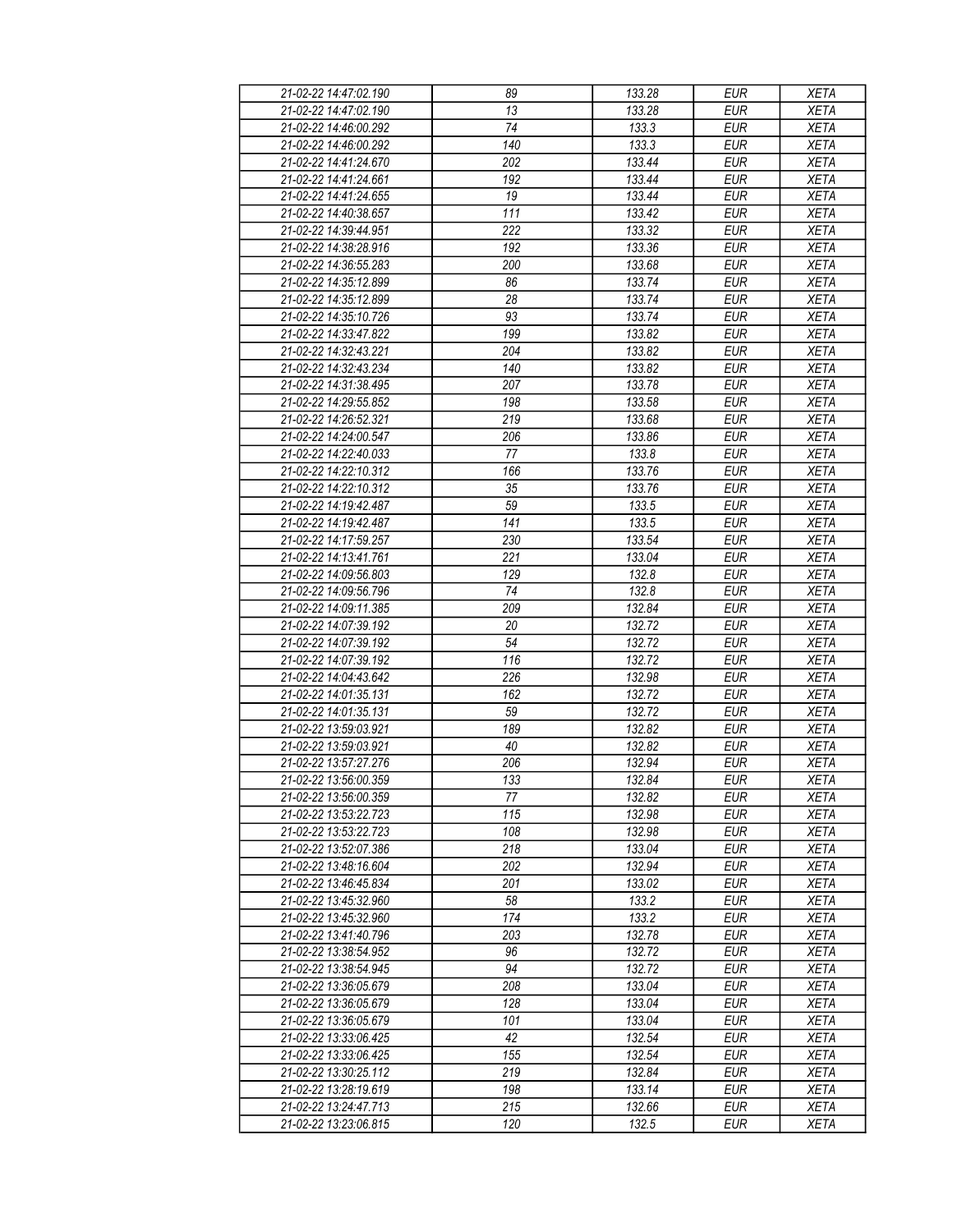| 21-02-22 13:23:06.815 | 90               | 132.5  | <b>EUR</b> | <b>XETA</b> |
|-----------------------|------------------|--------|------------|-------------|
| 21-02-22 13:21:10.682 | 192              | 132.04 | <b>EUR</b> | <b>XETA</b> |
| 21-02-22 13:17:47.937 | 189              | 133.58 | <b>EUR</b> | <b>XETA</b> |
| 21-02-22 13:17:47.391 | 230              | 133.66 | <b>EUR</b> | <b>XETA</b> |
| 21-02-22 13:14:36.543 | 192              | 133.84 | <b>EUR</b> | <b>XETA</b> |
| 21-02-22 13:11:04.907 | 163              | 133.96 | <b>EUR</b> | <b>XETA</b> |
| 21-02-22 13:11:03.869 | 50               | 133.96 | <b>EUR</b> | <b>XETA</b> |
| 21-02-22 13:07:30.449 | 107              | 133.74 | <b>EUR</b> | <b>XETA</b> |
| 21-02-22 13:07:30.449 | $\overline{7}$   | 133.74 | <b>EUR</b> | <b>XETA</b> |
| 21-02-22 13:07:30.449 | 105              | 133.74 | <b>EUR</b> | <b>XETA</b> |
| 21-02-22 13:04:00.075 | 53               | 134.02 | <b>EUR</b> | <b>XETA</b> |
| 21-02-22 13:04:00.075 | 163              | 134.02 | <b>EUR</b> | <b>XETA</b> |
| 21-02-22 13:04:00.075 | 3                | 134.02 | <b>EUR</b> | <b>XETA</b> |
| 21-02-22 13:04:00.075 | 15               | 134.02 | <b>EUR</b> | <b>XETA</b> |
| 21-02-22 13:04:00.075 | 197              | 134.02 | <b>EUR</b> | <b>XETA</b> |
| 21-02-22 13:00:00.654 | 232              | 134.06 | <b>EUR</b> | <b>XETA</b> |
| 21-02-22 12:55:43.018 | 52               | 134    | EUR        | <b>XETA</b> |
|                       |                  |        |            |             |
| 21-02-22 12:55:43.018 | 180              | 134    | <b>EUR</b> | <b>XETA</b> |
| 21-02-22 12:52:29.114 | 191              | 134.04 | <b>EUR</b> | <b>XETA</b> |
| 21-02-22 12:49:33.292 | 91               | 134.12 | <b>EUR</b> | <b>XETA</b> |
| 21-02-22 12:49:33.292 | 136              | 134.12 | <b>EUR</b> | <b>XETA</b> |
| 21-02-22 12:48:36.848 | 200              | 134.14 | <b>EUR</b> | <b>XETA</b> |
| 21-02-22 12:43:59.327 | 219              | 134.84 | <b>EUR</b> | <b>XETA</b> |
| 21-02-22 12:40:54.601 | 118              | 134.94 | <b>EUR</b> | <b>XETA</b> |
| 21-02-22 12:40:54.601 | 70               | 134.94 | <b>EUR</b> | <b>XETA</b> |
| 21-02-22 12:40:54.601 | 147              | 134.94 | EUR        | <b>XETA</b> |
| 21-02-22 12:40:51.368 | 54               | 134.94 | <b>EUR</b> | <b>XETA</b> |
| 21-02-22 12:36:52.540 | 199              | 135    | <b>EUR</b> | <b>XETA</b> |
| 21-02-22 12:35:05.720 | 223              | 135    | <b>EUR</b> | <b>XETA</b> |
| 21-02-22 12:30:10.203 | 111              | 135    | <b>EUR</b> | <b>XETA</b> |
| 21-02-22 12:30:05.300 | 17               | 135    | <b>EUR</b> | <b>XETA</b> |
| 21-02-22 12:30:05.264 | 16               | 135    | <b>EUR</b> | <b>XETA</b> |
| 21-02-22 12:29:43.229 | 15               | 135    | <b>EUR</b> | <b>XETA</b> |
| 21-02-22 12:29:28.451 | 14               | 135    | <b>EUR</b> | <b>XETA</b> |
| 21-02-22 12:29:28.264 | 42               | 135    | <b>EUR</b> | <b>XETA</b> |
| 21-02-22 12:29:27.956 | $\overline{4}$   | 135    | <b>EUR</b> | <b>XETA</b> |
| 21-02-22 12:28:21.881 | 213              | 134.94 | <b>EUR</b> | <b>XETA</b> |
| 21-02-22 12:25:19.592 | 42               | 134.88 | <b>EUR</b> | <b>XETA</b> |
| 21-02-22 12:25:18.895 | 176              | 134.88 | <b>EUR</b> | <b>XETA</b> |
| 21-02-22 12:21:15.497 | $\overline{210}$ | 134.96 | <b>EUR</b> | <b>XETA</b> |
| 21-02-22 12:16:26.089 | 46               | 135.16 | <b>EUR</b> | <b>XETA</b> |
| 21-02-22 12:16:26.080 | 26               | 135.16 | <b>EUR</b> | <b>XETA</b> |
| 21-02-22 12:16:25.783 | 147              | 135.16 | <b>EUR</b> | <b>XETA</b> |
| 21-02-22 12:13:31.540 | 32               | 135.1  | <b>EUR</b> | <b>XETA</b> |
| 21-02-22 12:13:31.540 | 160              | 135.1  | <b>EUR</b> | <b>XETA</b> |
| 21-02-22 12:11:19.032 | 84               | 134.98 | <b>EUR</b> | <b>XETA</b> |
| 21-02-22 12:08:30.057 | 112              | 135.02 | <b>EUR</b> | <b>XETA</b> |
| 21-02-22 12:08:30.057 | 86               | 135.02 | <b>EUR</b> | <b>XETA</b> |
| 21-02-22 12:06:04.623 | 224              | 135.16 | <b>EUR</b> | <b>XETA</b> |
| 21-02-22 12:03:45.253 | 135              | 135.26 | <b>EUR</b> | <b>XETA</b> |
| 21-02-22 12:03:45.251 | 75               | 135.26 | <b>EUR</b> | <b>XETA</b> |
| 21-02-22 12:00:00.004 | 70               | 135.46 | <b>EUR</b> | <b>XETA</b> |
| 21-02-22 12:00:00.004 | 120              | 135.46 | <b>EUR</b> | <b>XETA</b> |
| 21-02-22 11:59:59.996 | 221              | 135.48 | <b>EUR</b> | <b>XETA</b> |
| 21-02-22 11:59:59.980 | 232              | 135.48 | <b>EUR</b> | <b>XETA</b> |
| 21-02-22 11:59:59.984 | 200              | 135.48 | <b>EUR</b> | <b>XETA</b> |
| 21-02-22 11:59:05.588 | 28               | 135.48 | <b>EUR</b> | <b>XETA</b> |
| 21-02-22 11:59:05.588 | 189              | 135.48 | <b>EUR</b> | <b>XETA</b> |
| 21-02-22 11:58:11.548 | 23               | 135.4  | <b>EUR</b> | <b>XETA</b> |
| 21-02-22 11:57:51.007 | 198              | 135.4  | <b>EUR</b> | <b>XETA</b> |
| 21-02-22 11:55:57.990 | 197              | 135.52 | <b>EUR</b> | <b>XETA</b> |
|                       |                  |        |            |             |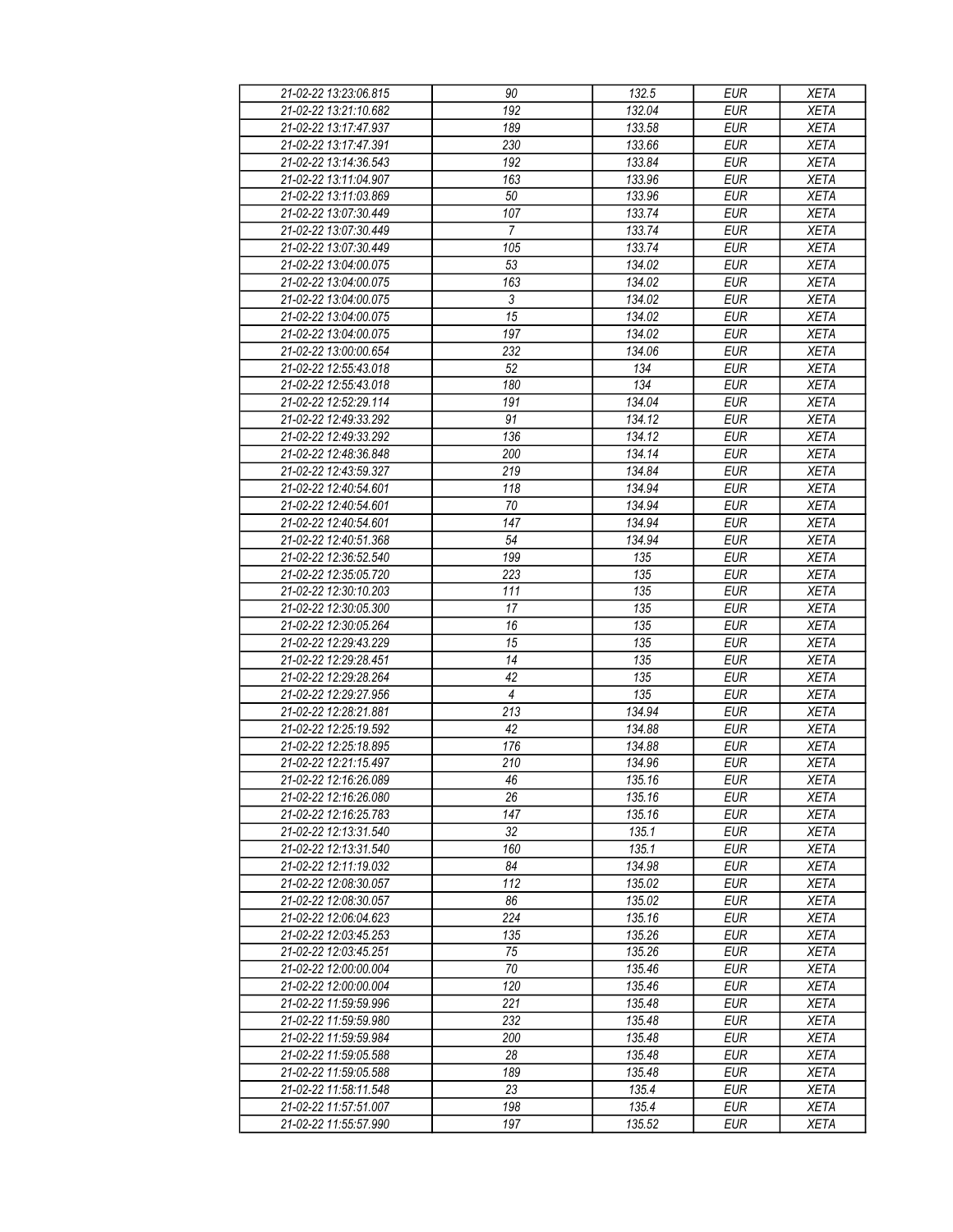| 21-02-22 11:53:47.538 | 221            | 135.36 | <b>EUR</b> | <b>XETA</b> |
|-----------------------|----------------|--------|------------|-------------|
| 21-02-22 11:48:24.584 | 211            | 135.2  | <b>EUR</b> | <b>XETA</b> |
| 21-02-22 11:45:43.937 | 205            | 135.3  | <b>EUR</b> | <b>XETA</b> |
| 21-02-22 11:45:43.937 | 20             | 135.3  | <b>EUR</b> | <b>XETA</b> |
| 21-02-22 11:42:47.432 | 226            | 135.2  | <b>EUR</b> | <b>XETA</b> |
| 21-02-22 11:40:27.321 | 213            | 135.38 | <b>EUR</b> | <b>XETA</b> |
| 21-02-22 11:37:53.947 | 192            | 135.46 | <b>EUR</b> | <b>XETA</b> |
| 21-02-22 11:34:05.546 | 188            | 135.38 | <b>EUR</b> | <b>XETA</b> |
| 21-02-22 11:31:26.841 | 15             | 135.4  | <b>EUR</b> | <b>XETA</b> |
| 21-02-22 11:31:26.841 | 38             | 135.4  | <b>EUR</b> | <b>XETA</b> |
| 21-02-22 11:30:56.179 | 142            | 135.4  | <b>EUR</b> | <b>XETA</b> |
| 21-02-22 11:28:22.262 | 11             | 135.56 | <b>EUR</b> | <b>XETA</b> |
| 21-02-22 11:28:22.262 | 186            | 135.56 | <b>EUR</b> | <b>XETA</b> |
| 21-02-22 11:27:16.971 | 227            | 135.66 | <b>EUR</b> | <b>XETA</b> |
| 21-02-22 11:25:31.958 | 60             | 135.84 | <b>EUR</b> | <b>XETA</b> |
| 21-02-22 11:25:31.958 | 164            | 135.84 | <b>EUR</b> | <b>XETA</b> |
| 21-02-22 11:22:21.802 | 141            | 135.88 | EUR        | <b>XETA</b> |
| 21-02-22 11:22:21.802 | 80             | 135.88 |            |             |
|                       |                |        | <b>EUR</b> | <b>XETA</b> |
| 21-02-22 11:18:03.217 | 188            | 135.72 | <b>EUR</b> | <b>XETA</b> |
| 21-02-22 11:15:44.193 | 200            | 135.98 | <b>EUR</b> | <b>XETA</b> |
| 21-02-22 11:15:08.516 | 227            | 135.98 | <b>EUR</b> | <b>XETA</b> |
| 21-02-22 11:11:47.435 | 185            | 136    | <b>EUR</b> | <b>XETA</b> |
| 21-02-22 11:11:47.435 | 26             | 136    | <b>EUR</b> | <b>XETA</b> |
| 21-02-22 11:11:41.983 | 147            | 136.02 | <b>EUR</b> | <b>XETA</b> |
| 21-02-22 11:11:41.983 | 80             | 136.02 | <b>EUR</b> | <b>XETA</b> |
| 21-02-22 11:05:45.525 | 201            | 135.94 | <b>EUR</b> | <b>XETA</b> |
| 21-02-22 11:03:24.592 | 109            | 136.02 | <b>EUR</b> | <b>XETA</b> |
| 21-02-22 11:03:24.592 | 118            | 136.02 | <b>EUR</b> | <b>XETA</b> |
| 21-02-22 10:59:14.363 | 197            | 135.76 | <b>EUR</b> | <b>XETA</b> |
| 21-02-22 10:58:30.615 | 208            | 135.92 | <b>EUR</b> | <b>XETA</b> |
| 21-02-22 10:58:30.614 | 16             | 135.92 | <b>EUR</b> | <b>XETA</b> |
| 21-02-22 10:58:30.612 | 188            | 135.94 | <b>EUR</b> | <b>XETA</b> |
| 21-02-22 10:55:50.213 | 187            | 135.9  | <b>EUR</b> | <b>XETA</b> |
| 21-02-22 10:54:24.408 | 188            | 135.74 | <b>EUR</b> | <b>XETA</b> |
| 21-02-22 10:51:59.853 | 18             | 135.66 | <b>EUR</b> | <b>XETA</b> |
| 21-02-22 10:51:59.853 | 196            | 135.66 | <b>EUR</b> | <b>XETA</b> |
| 21-02-22 10:49:49.540 | 110            | 135.84 | <b>EUR</b> | <b>XETA</b> |
| 21-02-22 10:49:49.540 | 83             | 135.84 | <b>EUR</b> | <b>XETA</b> |
| 21-02-22 10:46:50.862 | 216            | 135.94 | <b>EUR</b> | <b>XETA</b> |
| 21-02-22 10:43:37.013 | 198            | 136.14 | <b>EUR</b> | <b>XETA</b> |
| 21-02-22 10:43:37.013 | 230            | 136.14 | <b>EUR</b> | <b>XETA</b> |
| 21-02-22 10:42:27.598 | 86             | 136.24 | <b>EUR</b> | <b>XETA</b> |
| 21-02-22 10:42:27.598 | 115            | 136.24 | <b>EUR</b> | <b>XETA</b> |
| 21-02-22 10:38:35.814 | 194            | 135.86 | <b>EUR</b> | <b>XETA</b> |
| 21-02-22 10:34:09.435 | 59             | 135.82 | <b>EUR</b> | <b>XETA</b> |
| 21-02-22 10:34:09.435 | 152            | 135.82 | <b>EUR</b> | <b>XETA</b> |
| 21-02-22 10:32:00.893 | 220            | 135.9  | <b>EUR</b> | <b>XETA</b> |
| 21-02-22 10:29:33.951 | 109            | 135.9  | <b>EUR</b> | <b>XETA</b> |
| 21-02-22 10:29:16.559 | 86             | 135.9  | <b>EUR</b> | <b>XETA</b> |
| 21-02-22 10:28:17.799 | 200            | 135.88 | <b>EUR</b> | <b>XETA</b> |
| 21-02-22 10:24:36.522 | 218            | 135.84 | <b>EUR</b> | <b>XETA</b> |
| 21-02-22 10:22:14.042 | 232            | 136    | <b>EUR</b> | <b>XETA</b> |
| 21-02-22 10:19:29.008 | 192            | 135.72 | <b>EUR</b> | <b>XETA</b> |
| 21-02-22 10:18:09.396 | 14             | 135.78 | <b>EUR</b> | <b>XETA</b> |
| 21-02-22 10:18:09.395 | 183            | 135.78 | <b>EUR</b> | <b>XETA</b> |
| 21-02-22 10:17:24.981 | 174            | 135.88 | <b>EUR</b> | <b>XETA</b> |
| 21-02-22 10:17:24.981 | 40             | 135.88 | <b>EUR</b> | <b>XETA</b> |
| 21-02-22 10:14:30.192 | 198            | 136    | <b>EUR</b> | <b>XETA</b> |
| 21-02-22 10:12:00.090 | 207            | 136.14 | <b>EUR</b> | <b>XETA</b> |
| 21-02-22 10:12:00.090 | $\overline{4}$ | 136.14 | <b>EUR</b> | <b>XETA</b> |
| 21-02-22 10:08:11.002 | 208            | 136.3  | <b>EUR</b> | <b>XETA</b> |
|                       |                |        |            |             |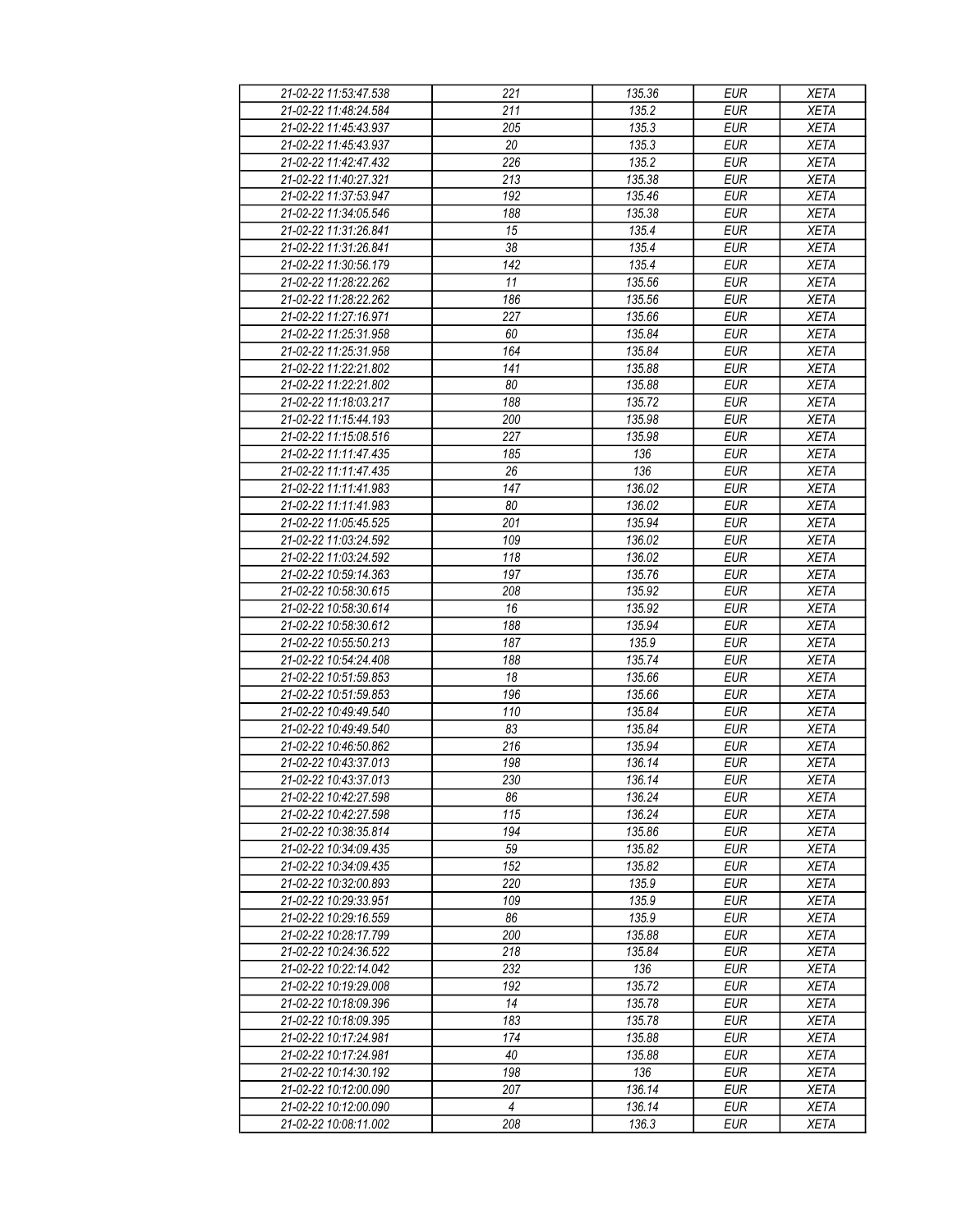| 21-02-22 10:06:10.072 | 225 | 136.28 | <b>EUR</b>       | <b>XETA</b> |
|-----------------------|-----|--------|------------------|-------------|
| 21-02-22 10:06:10.072 | 120 | 136.28 | <b>EUR</b>       | <b>XETA</b> |
| 21-02-22 10:06:10.072 | 75  | 136.28 | <b>EUR</b>       | <b>XETA</b> |
| 21-02-22 10:02:49.100 | 13  | 136.1  | <b>EUR</b>       | <b>XETA</b> |
| 21-02-22 10:02:49.049 | 219 | 136.1  | <b>EUR</b>       | <b>XETA</b> |
| 21-02-22 10:00:09.347 | 210 | 136.22 | <b>EUR</b>       | <b>XETA</b> |
| 21-02-22 09:57:17.048 | 203 | 136.36 | <b>EUR</b>       | <b>XETA</b> |
| 21-02-22 09:56:35.961 | 230 | 136.32 | <b>EUR</b>       | <b>XETA</b> |
| 21-02-22 09:53:36.914 | 169 | 136.52 | <b>EUR</b>       | <b>XETA</b> |
| 21-02-22 09:53:36.914 | 55  | 136.52 | <b>EUR</b>       | <b>XETA</b> |
| 21-02-22 09:51:43.295 | 21  | 136.54 | <b>EUR</b>       | <b>XETA</b> |
| 21-02-22 09:51:43.295 | 131 | 136.54 | <b>EUR</b>       | <b>XETA</b> |
| 21-02-22 09:51:40.445 | 45  | 136.54 | <b>EUR</b>       | <b>XETA</b> |
| 21-02-22 09:49:36.596 | 196 | 136.58 | <b>EUR</b>       | <b>XETA</b> |
| 21-02-22 09:47:05.451 | 39  | 136.58 | <b>EUR</b>       | <b>XETA</b> |
| 21-02-22 09:47:05.451 | 158 | 136.58 | <b>EUR</b>       | <b>XETA</b> |
| 21-02-22 09:46:14.776 | 70  | 136.58 | EUR              | <b>XETA</b> |
|                       |     |        |                  |             |
| 21-02-22 09:46:14.776 | 131 | 136.58 | <b>EUR</b>       | <b>XETA</b> |
| 21-02-22 09:43:24.413 | 225 | 136.56 | <b>EUR</b>       | <b>XETA</b> |
| 21-02-22 09:40:05.763 | 225 | 136.5  | <b>EUR</b>       | <b>XETA</b> |
| 21-02-22 09:36:38.933 | 225 | 136.52 | <b>EUR</b>       | <b>XETA</b> |
| 21-02-22 09:36:28.899 | 194 | 136.56 | <b>EUR</b>       | <b>XETA</b> |
| 21-02-22 09:33:54.551 | 232 | 136.52 | <b>EUR</b>       | <b>XETA</b> |
| 21-02-22 09:31:03.347 | 118 | 136.52 | <b>EUR</b>       | <b>XETA</b> |
| 21-02-22 09:31:03.347 | 90  | 136.52 | <b>EUR</b>       | <b>XETA</b> |
| 21-02-22 09:28:21.939 | 157 | 136.4  | <b>EUR</b>       | <b>XETA</b> |
| 21-02-22 09:28:21.939 | 49  | 136.4  | <b>EUR</b>       | <b>XETA</b> |
| 21-02-22 09:26:02.576 | 135 | 136.32 | <b>EUR</b>       | <b>XETA</b> |
| 21-02-22 09:26:02.576 | 80  | 136.32 | $E\overline{UR}$ | <b>XETA</b> |
| 21-02-22 09:26:02.576 | 202 | 136.32 | <b>EUR</b>       | <b>XETA</b> |
| 21-02-22 09:23:26.860 | 39  | 136.2  | <b>EUR</b>       | <b>XETA</b> |
| 21-02-22 09:23:26.860 | 72  | 136.2  | <b>EUR</b>       | <b>XETA</b> |
| 21-02-22 09:23:26.860 | 72  | 136.2  | <b>EUR</b>       | <b>XETA</b> |
| 21-02-22 09:23:26.860 | 37  | 136.2  | <b>EUR</b>       | <b>XETA</b> |
| 21-02-22 09:20:06.336 | 215 | 136.26 | <b>EUR</b>       | <b>XETA</b> |
| 21-02-22 09:17:47.994 | 23  | 136.32 | <b>EUR</b>       | <b>XETA</b> |
| 21-02-22 09:17:47.994 | 176 | 136.32 | <b>EUR</b>       | <b>XETA</b> |
| 21-02-22 09:15:39.322 | 118 | 136.18 | <b>EUR</b>       | <b>XETA</b> |
| 21-02-22 09:15:39.322 | 43  | 136.18 | <b>EUR</b>       | <b>XETA</b> |
| 21-02-22 09:15:36.112 | 43  | 136.18 | <b>EUR</b>       | <b>XETA</b> |
| 21-02-22 09:14:33.153 | 204 | 136.3  | <b>EUR</b>       | <b>XETA</b> |
| 21-02-22 09:10:18.782 | 221 | 135.96 | <b>EUR</b>       | <b>XETA</b> |
| 21-02-22 09:10:03.473 | 207 | 136    | <b>EUR</b>       | <b>XETA</b> |
| 21-02-22 09:08:15.279 | 214 | 136.24 | <b>EUR</b>       | <b>XETA</b> |
| 21-02-22 09:05:36.949 | 225 | 136.2  | <b>EUR</b>       | <b>XETA</b> |
| 21-02-22 09:03:19.551 | 203 | 136.42 | <b>EUR</b>       | <b>XETA</b> |
| 21-02-22 09:03:01.915 | 202 | 136.42 | <b>EUR</b>       | <b>XETA</b> |
| 21-02-22 09:01:32.508 | 207 | 136.66 | <b>EUR</b>       | <b>XETA</b> |
| 21-02-22 08:59:26.528 | 26  | 136.6  | <b>EUR</b>       | <b>XETA</b> |
| 21-02-22 08:59:26.528 | 175 | 136.6  | <b>EUR</b>       | <b>XETA</b> |
| 21-02-22 08:57:20.500 | 204 | 136.7  | <b>EUR</b>       | <b>XETA</b> |
| 21-02-22 08:54:48.132 | 174 | 136.8  | <b>EUR</b>       | <b>XETA</b> |
| 21-02-22 08:54:47.559 | 52  | 136.8  | <b>EUR</b>       | <b>XETA</b> |
| 21-02-22 08:53:01.301 | 196 | 137.02 | <b>EUR</b>       | <b>XETA</b> |
| 21-02-22 08:52:48.301 | 174 | 137.04 | <b>EUR</b>       | <b>XETA</b> |
| 21-02-22 08:52:48.301 | 38  | 137.04 | <b>EUR</b>       | <b>XETA</b> |
| 21-02-22 08:50:08.505 | 199 | 137.24 | <b>EUR</b>       | <b>XETA</b> |
| 21-02-22 08:48:12.462 | 217 | 137.42 | <b>EUR</b>       | <b>XETA</b> |
| 21-02-22 08:47:30.077 | 189 | 137.52 | <b>EUR</b>       | <b>XETA</b> |
| 21-02-22 08:45:58.291 | 30  | 137.22 | <b>EUR</b>       | <b>XETA</b> |
| 21-02-22 08:43:31.475 | 223 | 137.32 | <b>EUR</b>       | <b>XETA</b> |
|                       |     |        |                  |             |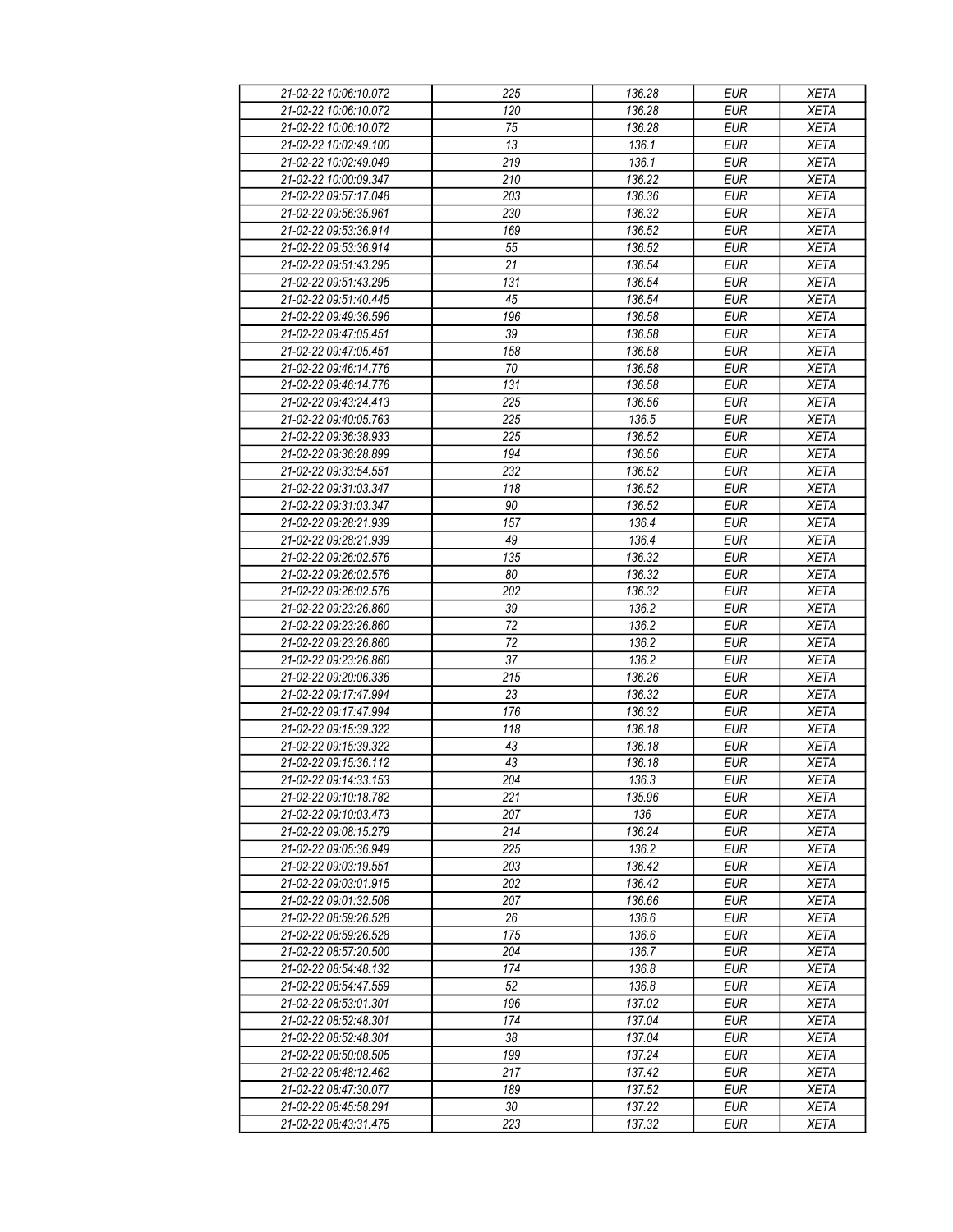| 21-02-22 08:41:18.332 | 110 | 137.22 | <b>EUR</b> | <b>XETA</b> |
|-----------------------|-----|--------|------------|-------------|
| 21-02-22 08:41:18.332 | 106 | 137.22 | <b>EUR</b> | <b>XETA</b> |
| 21-02-22 08:38:59.030 | 209 | 137.18 | <b>EUR</b> | <b>XETA</b> |
| 21-02-22 08:36:58.009 | 179 | 136.8  | <b>EUR</b> | <b>XETA</b> |
| 21-02-22 08:36:58.009 | 34  | 136.8  | <b>EUR</b> | <b>XETA</b> |
| 21-02-22 08:35:01.724 | 65  | 137.8  | <b>EUR</b> | <b>XETA</b> |
| 21-02-22 08:35:01.724 | 157 | 137.8  | <b>EUR</b> | <b>XETA</b> |
| 21-02-22 08:33:27.916 | 229 | 137.96 | EUR        | <b>XETA</b> |
| 21-02-22 08:30:58.032 | 103 | 137.92 | <b>EUR</b> | <b>XETA</b> |
| 21-02-22 08:30:58.032 | 127 | 137.92 | <b>EUR</b> | <b>XETA</b> |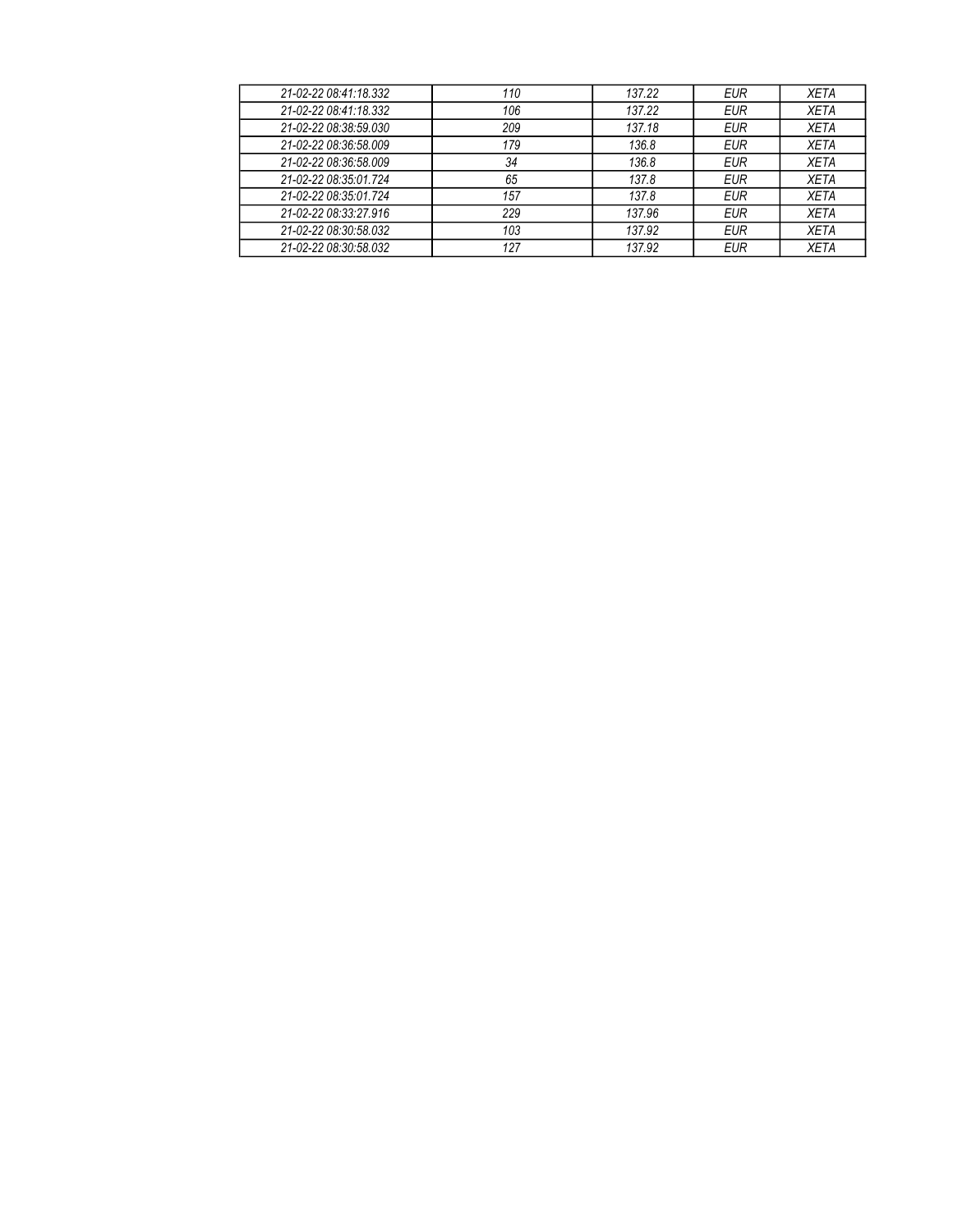## Each order relating to the buy-back programme above according to Art. 5 sec. 3 MAR in conjunction with Art. 25 sec. 1 and 2 MiFiR

In red colour are the fields according to Table 2 of the Annex of Del. Regulation (EU) 2017/580; alternatively you may report the

| Date and Time according to field 9 | <b>Segment MIC code</b><br>according to field 16 | <b>Transaction price</b><br>according to field 28 | <b>Price currency according</b><br>to field 29 | <b>Buy-sell indicator</b><br>according to field 32 |
|------------------------------------|--------------------------------------------------|---------------------------------------------------|------------------------------------------------|----------------------------------------------------|
| 21-02-22 16:28:49.228              | <b>XETA</b>                                      | 133.76                                            | <b>EUR</b>                                     | <b>BUY</b>                                         |
| 21-02-22 16:28:11.920              | <b>XETA</b>                                      | 133.76                                            | <b>EUR</b>                                     | <b>BUY</b>                                         |
| 21-02-22 16:28:11.920              | <b>XETA</b>                                      | 133.76                                            | <b>EUR</b>                                     | <b>BUY</b>                                         |
| 21-02-22 16:27:48.601              | <b>XETA</b>                                      | 133.8                                             | <b>EUR</b>                                     | <b>BUY</b>                                         |
| 21-02-22 16:27:43.318              | <b>XETA</b>                                      | 133.82                                            | <b>EUR</b>                                     | <b>BUY</b>                                         |
| 21-02-22 16:27:42.313              | <b>XETA</b>                                      | 133.82                                            | <b>EUR</b>                                     | <b>BUY</b>                                         |
| 21-02-22 16:27:08.061              | <b>XETA</b>                                      | 133.76                                            | <b>EUR</b>                                     | <b>BUY</b>                                         |
| 21-02-22 16:27:08.061              | <b>XETA</b>                                      | 133.76                                            | <b>EUR</b>                                     | <b>BUY</b>                                         |
| 21-02-22 16:25:53.210              | <b>XETA</b>                                      | 133.86                                            | <b>EUR</b>                                     | <b>BUY</b>                                         |
| 21-02-22 16:25:53.210              | <b>XETA</b>                                      | 133.86                                            | <b>EUR</b>                                     | <b>BUY</b>                                         |
| 21-02-22 16:25:49.457              | <b>XETA</b>                                      | 133.88                                            | <b>EUR</b>                                     | <b>BUY</b>                                         |
| 21-02-22 16:25:49.163              | <b>XETA</b>                                      | 133.88                                            | <b>EUR</b>                                     | <b>BUY</b>                                         |
| 21-02-22 16:24:56.165              | <b>XETA</b>                                      | 133.94                                            | <b>EUR</b>                                     | <b>BUY</b>                                         |
| 21-02-22 16:23:49.279              | <b>XETA</b>                                      | 134.06                                            | <b>EUR</b>                                     | <b>BUY</b>                                         |
| 21-02-22 16:23:11.035              | <b>XETA</b>                                      | 134                                               | <b>EUR</b>                                     | <b>BUY</b>                                         |
| 21-02-22 16:23:11.035              | <b>XETA</b>                                      | 134                                               | <b>EUR</b>                                     | <b>BUY</b>                                         |
| 21-02-22 16:22:59.399              | <b>XETA</b>                                      | 134.02                                            | <b>EUR</b>                                     | <b>BUY</b>                                         |
| 21-02-22 16:20:48.003              | <b>XETA</b>                                      | 134.04                                            | <b>EUR</b>                                     | <b>BUY</b>                                         |
| 21-02-22 16:20:48.003              | <b>XETA</b>                                      | 134.04                                            | <b>EUR</b>                                     | <b>BUY</b>                                         |
| 21-02-22 16:20:48.003              | <b>XETA</b>                                      | 134.04                                            | <b>EUR</b>                                     | <b>BUY</b>                                         |
| 21-02-22 16:20:29.797              | <b>XETA</b>                                      | 134.08                                            | <b>EUR</b>                                     | <b>BUY</b>                                         |
| 21-02-22 16:20:29.797              | <b>XETA</b>                                      | 134.08                                            | <b>EUR</b>                                     | <b>BUY</b>                                         |
| 21-02-22 16:18:52.538              | <b>XETA</b>                                      | 134                                               | <b>EUR</b>                                     | <b>BUY</b>                                         |
| 21-02-22 16:18:06.679              | <b>XETA</b>                                      | 134                                               | <b>EUR</b>                                     | <b>BUY</b>                                         |
| 21-02-22 16:17:05.050              | <b>XETA</b>                                      | 134.1                                             | <b>EUR</b>                                     | <b>BUY</b>                                         |
| 21-02-22 16:17:05.050              | <b>XETA</b>                                      | 134.1                                             | <b>EUR</b>                                     | <b>BUY</b>                                         |
| 21-02-22 16:16:42.445              | <b>XETA</b>                                      | 134.12                                            | <b>EUR</b>                                     | <b>BUY</b>                                         |
| 21-02-22 16:15:48.629              | <b>XETA</b>                                      | 134.2                                             | <b>EUR</b>                                     | <b>BUY</b>                                         |
| 21-02-22 16:15:48.629              | <b>XETA</b>                                      | 134.2                                             | <b>EUR</b>                                     | <b>BUY</b>                                         |
| 21-02-22 16:13:25.343              | <b>XETA</b>                                      | 134.16                                            | <b>EUR</b>                                     | <b>BUY</b>                                         |
| 21-02-22 16:11:37.866              | <b>XETA</b>                                      | 134.04                                            | <b>EUR</b>                                     | <b>BUY</b>                                         |
| 21-02-22 16:10:02.260              | <b>XETA</b>                                      | 134.06                                            | <b>EUR</b>                                     | <b>BUY</b>                                         |
| 21-02-22 16:10:02.260              | <b>XETA</b>                                      | 134.06                                            | <b>EUR</b>                                     | <b>BUY</b>                                         |
| 21-02-22 16:10:02.260              | <b>XETA</b>                                      | 134.06                                            | <b>EUR</b>                                     | <b>BUY</b>                                         |
| 21-02-22 16:10:02.260              | <b>XETA</b>                                      | 134.06                                            | <b>EUR</b>                                     | <b>BUY</b>                                         |
| 21-02-22 16:07:58.586              | <b>XETA</b>                                      | 134.28                                            | <b>EUR</b>                                     | <b>BUY</b>                                         |
| 21-02-22 16:07:58.586              | XETA                                             | 134.28                                            | EUR                                            | <b>BUY</b>                                         |
| 21-02-22 16:07:56.937              | <b>XETA</b>                                      | 134.28                                            | <b>EUR</b>                                     | <b>BUY</b>                                         |
| 21-02-22 16:07:56.924              | <b>XETA</b>                                      | 134.28                                            | <b>EUR</b>                                     | <b>BUY</b>                                         |
| 21-02-22 16:06:56.132              | <b>XETA</b>                                      | 134.22                                            | <b>EUR</b>                                     | <b>BUY</b>                                         |
| 21-02-22 16:03:50.361              | <b>XETA</b>                                      | 134.08                                            | <b>EUR</b>                                     | <b>BUY</b>                                         |
| 21-02-22 16:03:50.361              | <b>XETA</b>                                      | 134.08                                            | <b>EUR</b>                                     | <b>BUY</b>                                         |
| 21-02-22 16:02:08.144              | <b>XETA</b>                                      | 134.1                                             | <b>EUR</b>                                     | <b>BUY</b>                                         |
| 21-02-22 16:02:07.990              | <b>XETA</b>                                      | 134.1                                             | <b>EUR</b>                                     | <b>BUY</b>                                         |
| 21-02-22 16:01:51.660              | <b>XETA</b>                                      | 134.14                                            | <b>EUR</b>                                     | <b>BUY</b>                                         |
| 21-02-22 16:01:51.660              | <b>XETA</b>                                      | 134.14                                            | <b>EUR</b>                                     | <b>BUY</b>                                         |
| 21-02-22 16:01:51.660              | <b>XETA</b>                                      | 134.14                                            | EUR                                            | <b>BUY</b>                                         |
| 21-02-22 16:01:51.660              | <b>XETA</b>                                      | 134.14                                            | <b>EUR</b>                                     | <b>BUY</b>                                         |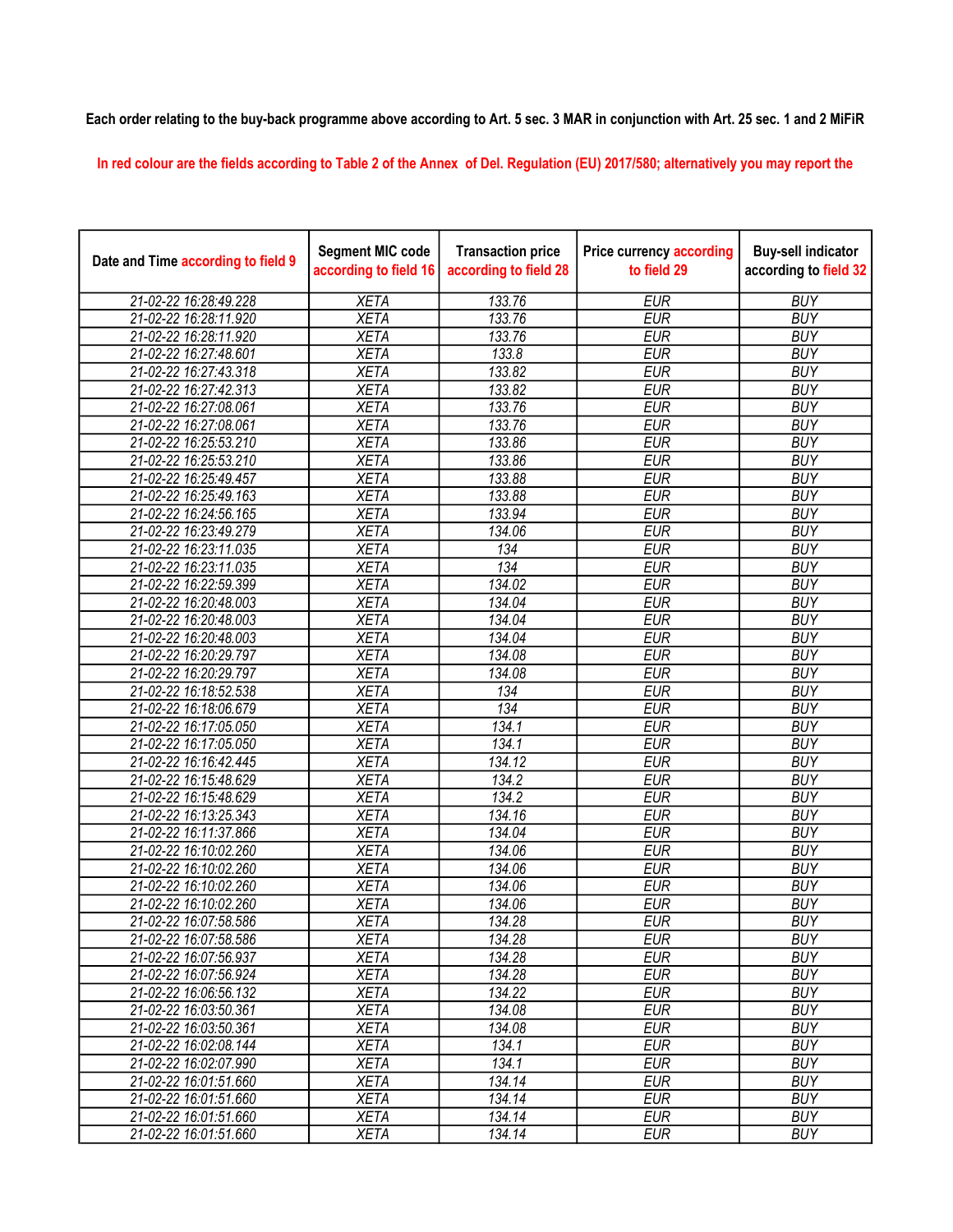| 21-02-22 16:01:22.329 | <b>XETA</b> | 134.12 | <b>EUR</b> | <b>BUY</b> |
|-----------------------|-------------|--------|------------|------------|
| 21-02-22 15:59:44.076 | <b>XETA</b> | 134.26 | <b>EUR</b> | <b>BUY</b> |
| 21-02-22 15:58:06.845 | <b>XETA</b> | 134.38 | <b>EUR</b> | <b>BUY</b> |
| 21-02-22 15:56:00.261 | <b>XETA</b> | 134.48 | <b>EUR</b> | <b>BUY</b> |
| 21-02-22 15:54:36.850 | <b>XETA</b> | 134.52 | <b>EUR</b> | <b>BUY</b> |
| 21-02-22 15:54:36.850 | <b>XETA</b> | 134.52 | <b>EUR</b> | <b>BUY</b> |
| 21-02-22 15:54:36.850 | <b>XETA</b> | 134.52 | <b>EUR</b> | <b>BUY</b> |
| 21-02-22 15:53:19.854 | <b>XETA</b> | 134.28 | <b>EUR</b> | <b>BUY</b> |
| 21-02-22 15:50:04.562 | <b>XETA</b> | 134.28 | <b>EUR</b> | <b>BUY</b> |
| 21-02-22 15:48:13.201 | <b>XETA</b> | 134.64 | <b>EUR</b> | <b>BUY</b> |
| 21-02-22 15:48:13.201 | <b>XETA</b> | 134.64 | <b>EUR</b> | <b>BUY</b> |
| 21-02-22 15:46:09.391 | <b>XETA</b> | 134.72 | <b>EUR</b> | <b>BUY</b> |
| 21-02-22 15:45:19.236 | <b>XETA</b> | 134.82 | <b>EUR</b> | <b>BUY</b> |
| 21-02-22 15:45:19.236 | <b>XETA</b> | 134.82 | <b>EUR</b> | <b>BUY</b> |
| 21-02-22 15:44:32.618 | <b>XETA</b> | 134.82 | <b>EUR</b> | <b>BUY</b> |
| 21-02-22 15:42:58.206 | <b>XETA</b> | 134.88 | <b>EUR</b> | <b>BUY</b> |
| 21-02-22 15:42:58.205 | <b>XETA</b> | 134.88 | <b>EUR</b> | <b>BUY</b> |
| 21-02-22 15:40:31.921 | <b>XETA</b> | 134.84 | <b>EUR</b> | <b>BUY</b> |
| 21-02-22 15:40:31.921 | <b>XETA</b> | 134.84 | <b>EUR</b> | <b>BUY</b> |
| 21-02-22 15:40:31.912 | <b>XETA</b> | 134.84 | <b>EUR</b> | <b>BUY</b> |
| 21-02-22 15:38:55.632 | <b>XETA</b> | 134.74 | <b>EUR</b> | <b>BUY</b> |
| 21-02-22 15:38:55.632 | <b>XETA</b> | 134.74 | <b>EUR</b> | <b>BUY</b> |
| 21-02-22 15:37:46.257 | <b>XETA</b> | 134.8  | <b>EUR</b> | <b>BUY</b> |
| 21-02-22 15:37:46.257 | <b>XETA</b> | 134.8  | <b>EUR</b> | <b>BUY</b> |
|                       |             | 134.86 | <b>EUR</b> | <b>BUY</b> |
| 21-02-22 15:37:01.433 | <b>XETA</b> |        |            |            |
| 21-02-22 15:37:01.433 | <b>XETA</b> | 134.86 | <b>EUR</b> | <b>BUY</b> |
| 21-02-22 15:35:00.889 | <b>XETA</b> | 134.92 | <b>EUR</b> | <b>BUY</b> |
| 21-02-22 15:32:55.378 | <b>XETA</b> | 134.96 | <b>EUR</b> | <b>BUY</b> |
| 21-02-22 15:31:23.187 | <b>XETA</b> | 134.74 | <b>EUR</b> | <b>BUY</b> |
| 21-02-22 15:30:17.513 | <b>XETA</b> | 134.68 | <b>EUR</b> | <b>BUY</b> |
| 21-02-22 15:29:00.997 | <b>XETA</b> | 134.68 | <b>EUR</b> | <b>BUY</b> |
| 21-02-22 15:29:00.997 | <b>XETA</b> | 134.68 | <b>EUR</b> | <b>BUY</b> |
| 21-02-22 15:27:21.855 | <b>XETA</b> | 134.42 | <b>EUR</b> | <b>BUY</b> |
| 21-02-22 15:27:21.855 | <b>XETA</b> | 134.42 | <b>EUR</b> | <b>BUY</b> |
| 21-02-22 15:25:32.860 | <b>XETA</b> | 134.74 | <b>EUR</b> | <b>BUY</b> |
| 21-02-22 15:23:26.836 | <b>XETA</b> | 134.82 | <b>EUR</b> | <b>BUY</b> |
| 21-02-22 15:23:19.709 | <b>XETA</b> | 134.82 | EUR        | <b>BUY</b> |
| 21-02-22 15:22:39.342 | <b>XETA</b> | 134.78 | <b>EUR</b> | <b>BUY</b> |
| 21-02-22 15:22:39.342 | <b>XETA</b> | 134.78 | <b>EUR</b> | <b>BUY</b> |
| 21-02-22 15:21:17.690 | <b>XETA</b> | 134.9  | <b>EUR</b> | <b>BUY</b> |
|                       |             | 134.9  | <b>EUR</b> | <b>BUY</b> |
| 21-02-22 15:21:17.690 | <b>XETA</b> |        |            |            |
| 21-02-22 15:19:17.824 | <b>XETA</b> | 134.88 | <b>EUR</b> | <b>BUY</b> |
| 21-02-22 15:19:17.824 | <b>XETA</b> | 134.88 | <b>EUR</b> | <b>BUY</b> |
| 21-02-22 15:19:17.824 | <b>XETA</b> | 134.88 | <b>EUR</b> | <b>BUY</b> |
| 21-02-22 15:17:20.009 | <b>XETA</b> | 134.68 | <b>EUR</b> | <b>BUY</b> |
| 21-02-22 15:17:20.009 | <b>XETA</b> | 134.68 | <b>EUR</b> | <b>BUY</b> |
| 21-02-22 15:16:00.123 | <b>XETA</b> | 134.64 | EUR        | <b>BUY</b> |
| 21-02-22 15:15:00.691 | <b>XETA</b> | 134.54 | <b>EUR</b> | <b>BUY</b> |
| 21-02-22 15:14:09.589 | <b>XETA</b> | 134.48 | <b>EUR</b> | <b>BUY</b> |
| 21-02-22 15:12:34.452 | <b>XETA</b> | 134.48 | <b>EUR</b> | <b>BUY</b> |
| 21-02-22 15:10:07.877 | <b>XETA</b> | 134.08 | <b>EUR</b> | <b>BUY</b> |
| 21-02-22 15:08:14.023 | <b>XETA</b> | 133.88 | <b>EUR</b> | <b>BUY</b> |
| 21-02-22 15:06:26.872 | <b>XETA</b> | 133.96 | <b>EUR</b> | <b>BUY</b> |
| 21-02-22 15:06:26.872 | XETA        | 133.96 | <b>EUR</b> | <b>BUY</b> |
|                       |             |        |            |            |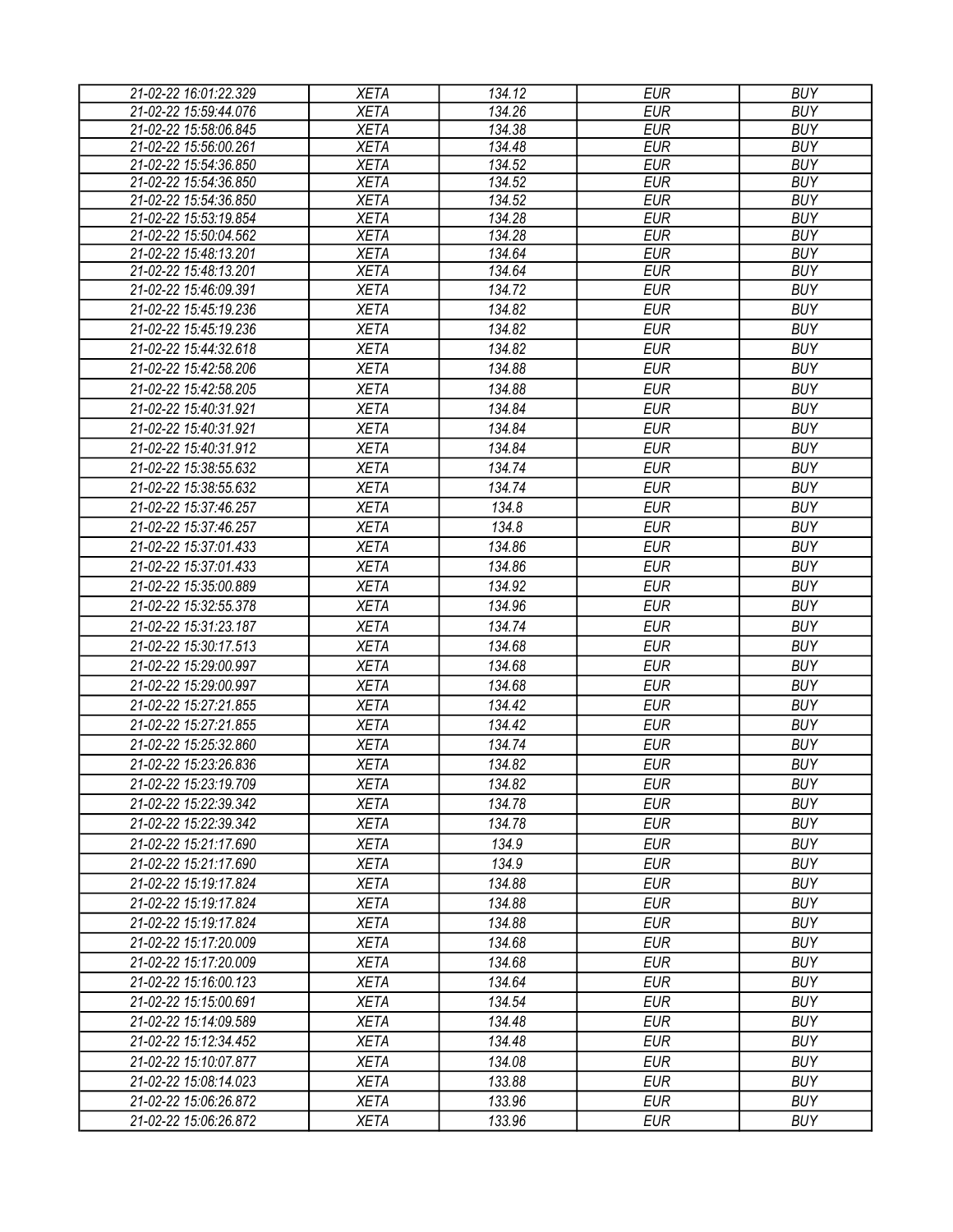| 21-02-22 15:06:26.872 | <b>XETA</b> | 133.96 | <b>EUR</b> | <b>BUY</b> |
|-----------------------|-------------|--------|------------|------------|
| 21-02-22 15:04:28.639 | <b>XETA</b> | 133.82 | <b>EUR</b> | <b>BUY</b> |
| 21-02-22 15:03:51.260 | <b>XETA</b> | 133.72 | <b>EUR</b> | <b>BUY</b> |
| 21-02-22 15:01:44.180 | <b>XETA</b> | 133.5  | <b>EUR</b> | <b>BUY</b> |
| 21-02-22 15:00:04.273 | <b>XETA</b> | 133.52 | <b>EUR</b> | <b>BUY</b> |
| 21-02-22 14:57:57.698 | <b>XETA</b> | 133.56 | <b>EUR</b> | <b>BUY</b> |
| 21-02-22 14:56:25.702 | <b>XETA</b> | 133.36 | <b>EUR</b> | <b>BUY</b> |
| 21-02-22 14:56:25.702 | <b>XETA</b> | 133.36 | <b>EUR</b> | <b>BUY</b> |
| 21-02-22 14:55:56.824 | <b>XETA</b> | 133.38 | <b>EUR</b> | <b>BUY</b> |
| 21-02-22 14:54:27.784 | <b>XETA</b> | 133.32 | <b>EUR</b> | <b>BUY</b> |
| 21-02-22 14:54:27.784 | <b>XETA</b> | 133.32 | <b>EUR</b> | <b>BUY</b> |
| 21-02-22 14:52:34.146 | <b>XETA</b> | 133.42 | <b>EUR</b> | <b>BUY</b> |
| 21-02-22 14:50:17.960 | <b>XETA</b> | 133.08 | <b>EUR</b> | <b>BUY</b> |
| 21-02-22 14:50:17.953 | <b>XETA</b> | 133.08 | <b>EUR</b> | <b>BUY</b> |
| 21-02-22 14:48:49.714 | <b>XETA</b> | 133.24 | <b>EUR</b> | <b>BUY</b> |
| 21-02-22 14:48:49.714 | <b>XETA</b> | 133.24 | <b>EUR</b> | <b>BUY</b> |
| 21-02-22 14:47:02.191 | <b>XETA</b> | 133.28 | <b>EUR</b> | <b>BUY</b> |
| 21-02-22 14:47:02.190 | <b>XETA</b> | 133.28 | <b>EUR</b> | <b>BUY</b> |
| 21-02-22 14:47:02.190 | <b>XETA</b> | 133.28 | <b>EUR</b> | <b>BUY</b> |
| 21-02-22 14:46:00.292 | <b>XETA</b> | 133.3  | <b>EUR</b> | <b>BUY</b> |
| 21-02-22 14:46:00.292 | <b>XETA</b> | 133.3  | <b>EUR</b> | <b>BUY</b> |
| 21-02-22 14:41:24.670 | <b>XETA</b> | 133.44 | <b>EUR</b> | <b>BUY</b> |
| 21-02-22 14:41:24.661 | <b>XETA</b> | 133.44 | <b>EUR</b> | <b>BUY</b> |
| 21-02-22 14:41:24.655 | <b>XETA</b> | 133.44 | <b>EUR</b> | <b>BUY</b> |
| 21-02-22 14:40:38.657 | <b>XETA</b> | 133.42 | <b>EUR</b> | <b>BUY</b> |
| 21-02-22 14:39:44.951 | <b>XETA</b> | 133.32 | <b>EUR</b> | <b>BUY</b> |
| 21-02-22 14:38:28.916 | <b>XETA</b> | 133.36 | <b>EUR</b> | <b>BUY</b> |
| 21-02-22 14:36:55.283 | <b>XETA</b> | 133.68 | <b>EUR</b> | <b>BUY</b> |
| 21-02-22 14:35:12.899 | <b>XETA</b> | 133.74 | <b>EUR</b> | <b>BUY</b> |
| 21-02-22 14:35:12.899 | <b>XETA</b> | 133.74 | <b>EUR</b> | <b>BUY</b> |
| 21-02-22 14:35:10.726 | <b>XETA</b> | 133.74 | <b>EUR</b> | <b>BUY</b> |
| 21-02-22 14:33:47.822 | <b>XETA</b> | 133.82 | <b>EUR</b> | <b>BUY</b> |
| 21-02-22 14:32:43.221 | <b>XETA</b> | 133.82 | <b>EUR</b> | <b>BUY</b> |
| 21-02-22 14:32:43.234 | <b>XETA</b> | 133.82 | <b>EUR</b> | <b>BUY</b> |
| 21-02-22 14:31:38.495 | <b>XETA</b> | 133.78 | <b>EUR</b> | <b>BUY</b> |
| 21-02-22 14:29:55.852 | <b>XETA</b> | 133.58 | <b>EUR</b> | <b>BUY</b> |
| 21-02-22 14:26:52.321 | <b>XETA</b> | 133.68 | <b>EUR</b> | <b>BUY</b> |
| 21-02-22 14:24:00.547 | <b>XETA</b> | 133.86 | <b>EUR</b> | <b>BUY</b> |
| 21-02-22 14:22:40.033 | <b>XETA</b> | 133.8  | <b>EUR</b> | <b>BUY</b> |
| 21-02-22 14:22:10.312 | <b>XETA</b> | 133.76 | <b>EUR</b> | <b>BUY</b> |
|                       | <b>XETA</b> | 133.76 | <b>EUR</b> | <b>BUY</b> |
| 21-02-22 14:22:10.312 |             |        |            | <b>BUY</b> |
| 21-02-22 14:19:42.487 | <b>XETA</b> | 133.5  | <b>EUR</b> |            |
| 21-02-22 14:19:42.487 | <b>XETA</b> | 133.5  | <b>EUR</b> | <b>BUY</b> |
| 21-02-22 14:17:59.257 | <b>XETA</b> | 133.54 | <b>EUR</b> | <b>BUY</b> |
| 21-02-22 14:13:41.761 | <b>XETA</b> | 133.04 | <b>EUR</b> | <b>BUY</b> |
| 21-02-22 14:09:56.803 | <b>XETA</b> | 132.8  | <b>EUR</b> | <b>BUY</b> |
| 21-02-22 14:09:56.796 | <b>XETA</b> | 132.8  | <b>EUR</b> | <b>BUY</b> |
| 21-02-22 14:09:11.385 | XETA        | 132.84 | <b>EUR</b> | <b>BUY</b> |
| 21-02-22 14:07:39.192 | <b>XETA</b> | 132.72 | <b>EUR</b> | <b>BUY</b> |
| 21-02-22 14:07:39.192 | <b>XETA</b> | 132.72 | <b>EUR</b> | <b>BUY</b> |
| 21-02-22 14:07:39.192 | <b>XETA</b> | 132.72 | <b>EUR</b> | <b>BUY</b> |
| 21-02-22 14:04:43.642 | XETA        | 132.98 | <b>EUR</b> | <b>BUY</b> |
| 21-02-22 14:01:35.131 | XETA        | 132.72 | <b>EUR</b> | <b>BUY</b> |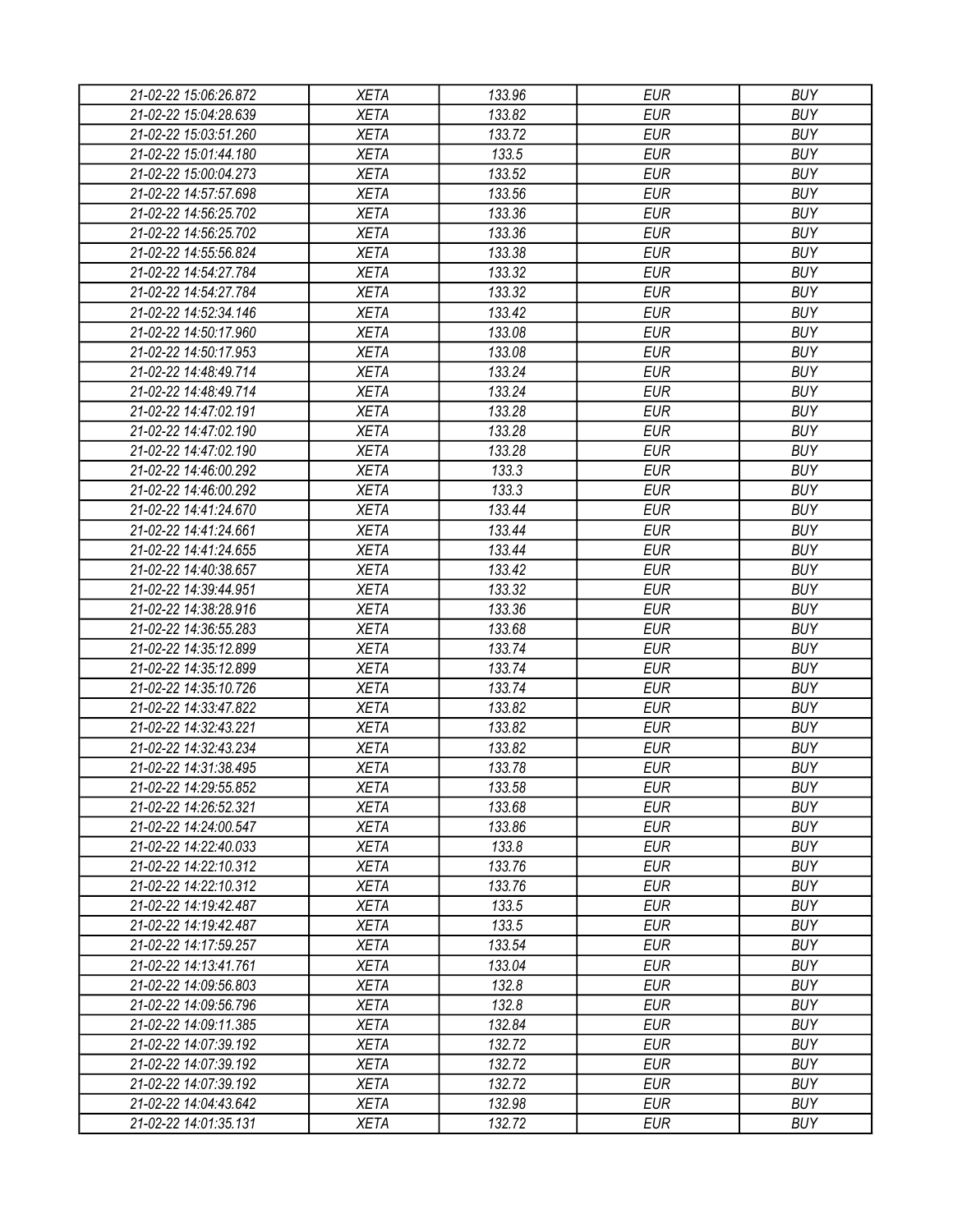| 21-02-22 14:01:35.131                          | <b>XETA</b>                | 132.72           | <b>EUR</b>               | <b>BUY</b>               |
|------------------------------------------------|----------------------------|------------------|--------------------------|--------------------------|
| 21-02-22 13:59:03.921                          | <b>XETA</b>                | 132.82           | <b>EUR</b>               | <b>BUY</b>               |
| 21-02-22 13:59:03.921                          | <b>XETA</b>                | 132.82           | <b>EUR</b>               | <b>BUY</b>               |
| 21-02-22 13:57:27.276                          | <b>XETA</b>                | 132.94           | <b>EUR</b>               | <b>BUY</b>               |
| 21-02-22 13:56:00.359                          | <b>XETA</b>                | 132.84           | <b>EUR</b>               | <b>BUY</b>               |
| 21-02-22 13:56:00.359                          | <b>XETA</b>                | 132.82           | <b>EUR</b>               | <b>BUY</b>               |
| 21-02-22 13:53:22.723                          | <b>XETA</b>                | 132.98           | <b>EUR</b>               | <b>BUY</b>               |
| 21-02-22 13:53:22.723                          | <b>XETA</b>                | 132.98           | <b>EUR</b>               | <b>BUY</b>               |
| 21-02-22 13:52:07.386                          | <b>XETA</b>                | 133.04           | <b>EUR</b>               | <b>BUY</b>               |
| 21-02-22 13:48:16.604                          | <b>XETA</b>                | 132.94           | <b>EUR</b>               | <b>BUY</b>               |
| 21-02-22 13:46:45.834                          | <b>XETA</b>                | 133.02           | <b>EUR</b>               | <b>BUY</b>               |
| 21-02-22 13:45:32.960                          | <b>XETA</b>                | 133.2            | <b>EUR</b>               | <b>BUY</b>               |
| 21-02-22 13:45:32.960                          | <b>XETA</b>                | 133.2            | <b>EUR</b>               | <b>BUY</b>               |
| 21-02-22 13:41:40.796                          | <b>XETA</b>                | 132.78           | <b>EUR</b>               | <b>BUY</b>               |
| 21-02-22 13:38:54.952                          | <b>XETA</b>                | 132.72           | <b>EUR</b>               | <b>BUY</b>               |
| 21-02-22 13:38:54.945                          | <b>XETA</b>                | 132.72           | <b>EUR</b>               | <b>BUY</b>               |
| 21-02-22 13:36:05.679                          | <b>XETA</b>                | 133.04           | <b>EUR</b>               | <b>BUY</b>               |
| 21-02-22 13:36:05.679                          | <b>XETA</b>                | 133.04           | <b>EUR</b>               | <b>BUY</b>               |
| 21-02-22 13:36:05.679                          | <b>XETA</b>                | 133.04           | <b>EUR</b>               | <b>BUY</b>               |
| 21-02-22 13:33:06.425                          | <b>XETA</b>                | 132.54           | <b>EUR</b>               | <b>BUY</b>               |
| 21-02-22 13:33:06.425                          | <b>XETA</b>                | 132.54           | <b>EUR</b>               | <b>BUY</b>               |
| 21-02-22 13:30:25.112                          | <b>XETA</b>                | 132.84           | <b>EUR</b>               | <b>BUY</b>               |
| 21-02-22 13:28:19.619                          | <b>XETA</b>                | 133.14           | <b>EUR</b>               | <b>BUY</b>               |
| 21-02-22 13:24:47.713                          | <b>XETA</b>                | 132.66           | <b>EUR</b>               | <b>BUY</b>               |
| 21-02-22 13:23:06.815                          | <b>XETA</b>                | 132.5            | <b>EUR</b>               | <b>BUY</b>               |
| 21-02-22 13:23:06.815                          | <b>XETA</b>                | 132.5            | <b>EUR</b>               | <b>BUY</b>               |
| 21-02-22 13:21:10.682                          | <b>XETA</b>                | 132.04           | <b>EUR</b>               | <b>BUY</b>               |
| 21-02-22 13:17:47.937                          | <b>XETA</b>                | 133.58           | <b>EUR</b>               | <b>BUY</b>               |
| 21-02-22 13:17:47.391                          | <b>XETA</b>                | 133.66           | <b>EUR</b>               | <b>BUY</b>               |
| 21-02-22 13:14:36.543                          | <b>XETA</b>                | 133.84           | <b>EUR</b>               | <b>BUY</b>               |
| 21-02-22 13:11:04.907                          | <b>XETA</b>                | 133.96           | <b>EUR</b>               | <b>BUY</b>               |
| 21-02-22 13:11:03.869                          | <b>XETA</b>                | 133.96           | <b>EUR</b>               | <b>BUY</b>               |
| 21-02-22 13:07:30.449                          | <b>XETA</b>                | 133.74           | <b>EUR</b>               | <b>BUY</b>               |
| 21-02-22 13:07:30.449                          | <b>XETA</b>                | 133.74           | <b>EUR</b>               | <b>BUY</b>               |
| 21-02-22 13:07:30.449                          | <b>XETA</b>                | 133.74           | <b>EUR</b>               | <b>BUY</b>               |
| 21-02-22 13:04:00.075                          | <b>XETA</b>                | 134.02           | <b>EUR</b>               | <b>BUY</b>               |
| 21-02-22 13:04:00.075                          |                            | 134.02           | <b>EUR</b>               | <b>BUY</b>               |
|                                                | <b>XETA</b>                | 134.02           | <b>EUR</b>               | <b>BUY</b>               |
| 21-02-22 13:04:00.075                          | <b>XETA</b>                |                  |                          |                          |
| 21-02-22 13:04:00.075<br>21-02-22 13:04:00.075 | <b>XETA</b><br><b>XETA</b> | 134.02<br>134.02 | <b>EUR</b><br><b>EUR</b> | <b>BUY</b><br><b>BUY</b> |
|                                                |                            |                  |                          |                          |
| 21-02-22 13:00:00.654                          | <b>XETA</b>                | 134.06           | <b>EUR</b>               | <b>BUY</b>               |
| 21-02-22 12:55:43.018                          | <b>XETA</b>                | 134              | <b>EUR</b>               | <b>BUY</b>               |
| 21-02-22 12:55:43.018                          | <b>XETA</b>                | 134              | <b>EUR</b>               | <b>BUY</b>               |
| 21-02-22 12:52:29.114                          | <b>XETA</b>                | 134.04           | <b>EUR</b>               | <b>BUY</b>               |
| 21-02-22 12:49:33.292                          | <b>XETA</b>                | 134.12           | <b>EUR</b>               | <b>BUY</b>               |
| 21-02-22 12:49:33.292                          | <b>XETA</b>                | 134.12           | <b>EUR</b>               | <b>BUY</b>               |
| 21-02-22 12:48:36.848                          | <b>XETA</b>                | 134.14           | <b>EUR</b>               | <b>BUY</b>               |
| 21-02-22 12:43:59.327                          | XETA                       | 134.84           | <b>EUR</b>               | <b>BUY</b>               |
| 21-02-22 12:40:54.601                          | <b>XETA</b>                | 134.94           | <b>EUR</b>               | <b>BUY</b>               |
| 21-02-22 12:40:54.601                          | <b>XETA</b>                | 134.94           | <b>EUR</b>               | <b>BUY</b>               |
| 21-02-22 12:40:54.601                          | <b>XETA</b>                | 134.94           | <b>EUR</b>               | <b>BUY</b>               |
| 21-02-22 12:40:51.368                          | XETA                       | 134.94           | <b>EUR</b>               | <b>BUY</b>               |
| 21-02-22 12:36:52.540                          | XETA                       | 135              | <b>EUR</b>               | <b>BUY</b>               |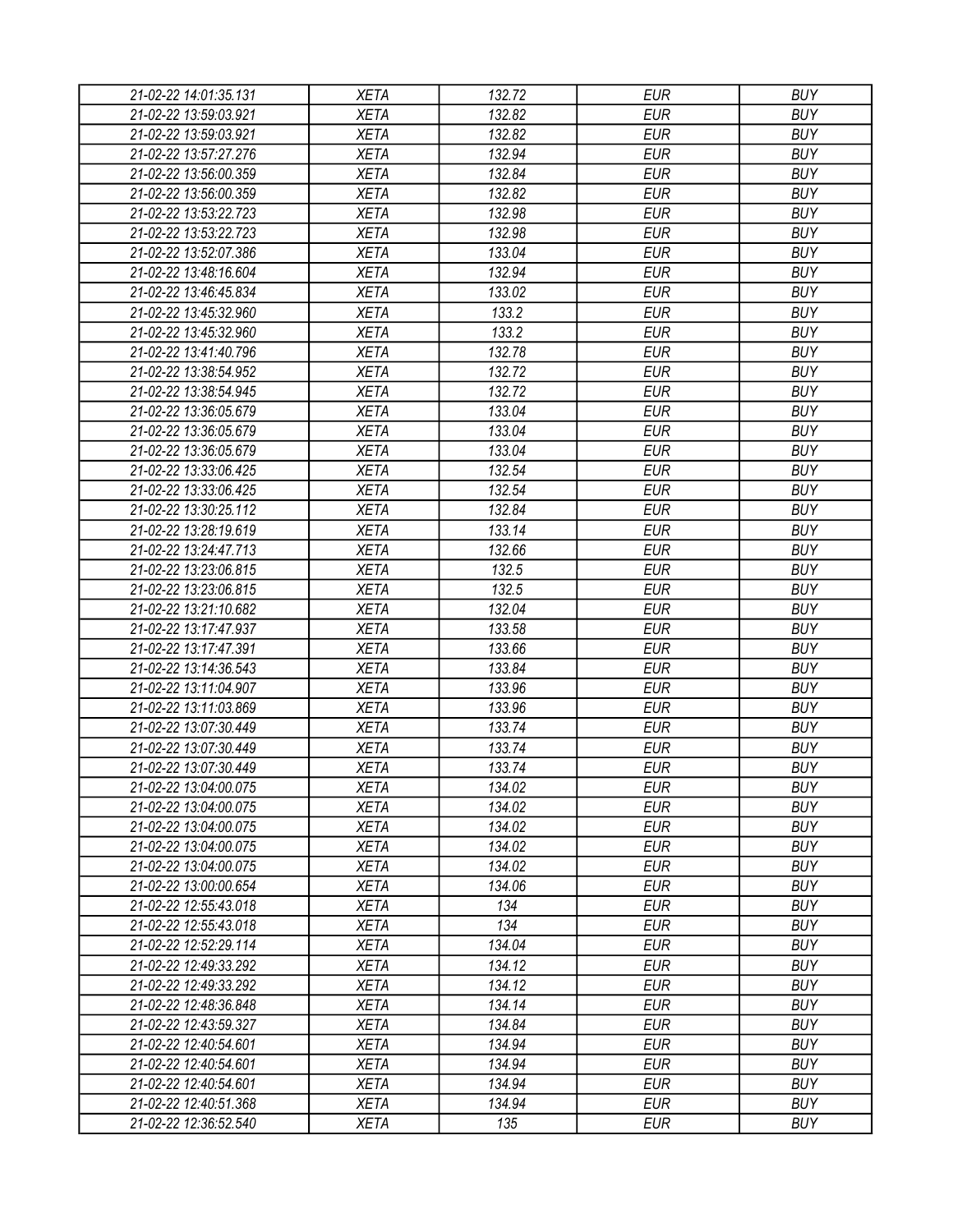| 21-02-22 12:35:05.720 | <b>XETA</b> | 135    | <b>EUR</b> | <b>BUY</b> |
|-----------------------|-------------|--------|------------|------------|
| 21-02-22 12:30:10.203 | <b>XETA</b> | 135    | <b>EUR</b> | <b>BUY</b> |
| 21-02-22 12:30:05.300 | <b>XETA</b> | 135    | <b>EUR</b> | <b>BUY</b> |
| 21-02-22 12:30:05.264 | <b>XETA</b> | 135    | <b>EUR</b> | <b>BUY</b> |
| 21-02-22 12:29:43.229 | <b>XETA</b> | 135    | <b>EUR</b> | <b>BUY</b> |
| 21-02-22 12:29:28.451 | <b>XETA</b> | 135    | <b>EUR</b> | <b>BUY</b> |
| 21-02-22 12:29:28.264 | <b>XETA</b> | 135    | <b>EUR</b> | <b>BUY</b> |
| 21-02-22 12:29:27.956 | <b>XETA</b> | 135    | <b>EUR</b> | <b>BUY</b> |
| 21-02-22 12:28:21.881 | <b>XETA</b> | 134.94 | <b>EUR</b> | <b>BUY</b> |
| 21-02-22 12:25:19.592 | <b>XETA</b> | 134.88 | <b>EUR</b> | <b>BUY</b> |
| 21-02-22 12:25:18.895 | <b>XETA</b> | 134.88 | <b>EUR</b> | <b>BUY</b> |
| 21-02-22 12:21:15.497 | <b>XETA</b> | 134.96 | <b>EUR</b> | <b>BUY</b> |
| 21-02-22 12:16:26.089 | <b>XETA</b> | 135.16 | <b>EUR</b> | <b>BUY</b> |
| 21-02-22 12:16:26.080 |             |        | <b>EUR</b> | <b>BUY</b> |
|                       | <b>XETA</b> | 135.16 |            |            |
| 21-02-22 12:16:25.783 | <b>XETA</b> | 135.16 | <b>EUR</b> | <b>BUY</b> |
| 21-02-22 12:13:31.540 | <b>XETA</b> | 135.1  | <b>EUR</b> | <b>BUY</b> |
| 21-02-22 12:13:31.540 | <b>XETA</b> | 135.1  | <b>EUR</b> | <b>BUY</b> |
| 21-02-22 12:11:19.032 | <b>XETA</b> | 134.98 | <b>EUR</b> | <b>BUY</b> |
| 21-02-22 12:08:30.057 | <b>XETA</b> | 135.02 | <b>EUR</b> | <b>BUY</b> |
| 21-02-22 12:08:30.057 | <b>XETA</b> | 135.02 | <b>EUR</b> | <b>BUY</b> |
| 21-02-22 12:06:04.623 | <b>XETA</b> | 135.16 | <b>EUR</b> | <b>BUY</b> |
| 21-02-22 12:03:45.253 | <b>XETA</b> | 135.26 | <b>EUR</b> | <b>BUY</b> |
| 21-02-22 12:03:45.251 | <b>XETA</b> | 135.26 | <b>EUR</b> | <b>BUY</b> |
| 21-02-22 12:00:00.004 | <b>XETA</b> | 135.46 | <b>EUR</b> | <b>BUY</b> |
| 21-02-22 12:00:00.004 | <b>XETA</b> | 135.46 | <b>EUR</b> | <b>BUY</b> |
| 21-02-22 11:59:59.996 | <b>XETA</b> | 135.48 | <b>EUR</b> | <b>BUY</b> |
| 21-02-22 11:59:59.980 | <b>XETA</b> | 135.48 | <b>EUR</b> | <b>BUY</b> |
| 21-02-22 11:59:59.984 | <b>XETA</b> | 135.48 | <b>EUR</b> | <b>BUY</b> |
| 21-02-22 11:59:05.588 | <b>XETA</b> | 135.48 | <b>EUR</b> | <b>BUY</b> |
| 21-02-22 11:59:05.588 | <b>XETA</b> | 135.48 | <b>EUR</b> | <b>BUY</b> |
| 21-02-22 11:58:11.548 | <b>XETA</b> | 135.4  | <b>EUR</b> | <b>BUY</b> |
| 21-02-22 11:57:51.007 | <b>XETA</b> | 135.4  | <b>EUR</b> | <b>BUY</b> |
| 21-02-22 11:55:57.990 | <b>XETA</b> | 135.52 | <b>EUR</b> | <b>BUY</b> |
| 21-02-22 11:53:47.538 | <b>XETA</b> | 135.36 | <b>EUR</b> | <b>BUY</b> |
| 21-02-22 11:48:24.584 | <b>XETA</b> | 135.2  | <b>EUR</b> | <b>BUY</b> |
| 21-02-22 11:45:43.937 | <b>XETA</b> | 135.3  | <b>EUR</b> | <b>BUY</b> |
| 21-02-22 11:45:43.937 | <b>XETA</b> | 135.3  | <b>EUR</b> | <b>BUY</b> |
| 21-02-22 11:42:47.432 | <b>XETA</b> | 135.2  | <b>EUR</b> | <b>BUY</b> |
| 21-02-22 11:40:27.321 | <b>XETA</b> | 135.38 | <b>EUR</b> | <b>BUY</b> |
| 21-02-22 11:37:53.947 | <b>XETA</b> | 135.46 | <b>EUR</b> | <b>BUY</b> |
| 21-02-22 11:34:05.546 | <b>XETA</b> | 135.38 | <b>EUR</b> | <b>BUY</b> |
| 21-02-22 11:31:26.841 | <b>XETA</b> | 135.4  | <b>EUR</b> | <b>BUY</b> |
| 21-02-22 11:31:26.841 | <b>XETA</b> | 135.4  | <b>EUR</b> | <b>BUY</b> |
| 21-02-22 11:30:56.179 | <b>XETA</b> | 135.4  | <b>EUR</b> | <b>BUY</b> |
| 21-02-22 11:28:22.262 | <b>XETA</b> | 135.56 | <b>EUR</b> | <b>BUY</b> |
| 21-02-22 11:28:22.262 | <b>XETA</b> | 135.56 | <b>EUR</b> | <b>BUY</b> |
| 21-02-22 11:27:16.971 | <b>XETA</b> | 135.66 | <b>EUR</b> | <b>BUY</b> |
| 21-02-22 11:25:31.958 | <b>XETA</b> | 135.84 | <b>EUR</b> | <b>BUY</b> |
| 21-02-22 11:25:31.958 | <b>XETA</b> | 135.84 | <b>EUR</b> | <b>BUY</b> |
| 21-02-22 11:22:21.802 | <b>XETA</b> | 135.88 | <b>EUR</b> | <b>BUY</b> |
| 21-02-22 11:22:21.802 | <b>XETA</b> | 135.88 | <b>EUR</b> | <b>BUY</b> |
| 21-02-22 11:18:03.217 | <b>XETA</b> | 135.72 | <b>EUR</b> | <b>BUY</b> |
| 21-02-22 11:15:44.193 | XETA        | 135.98 | <b>EUR</b> | <b>BUY</b> |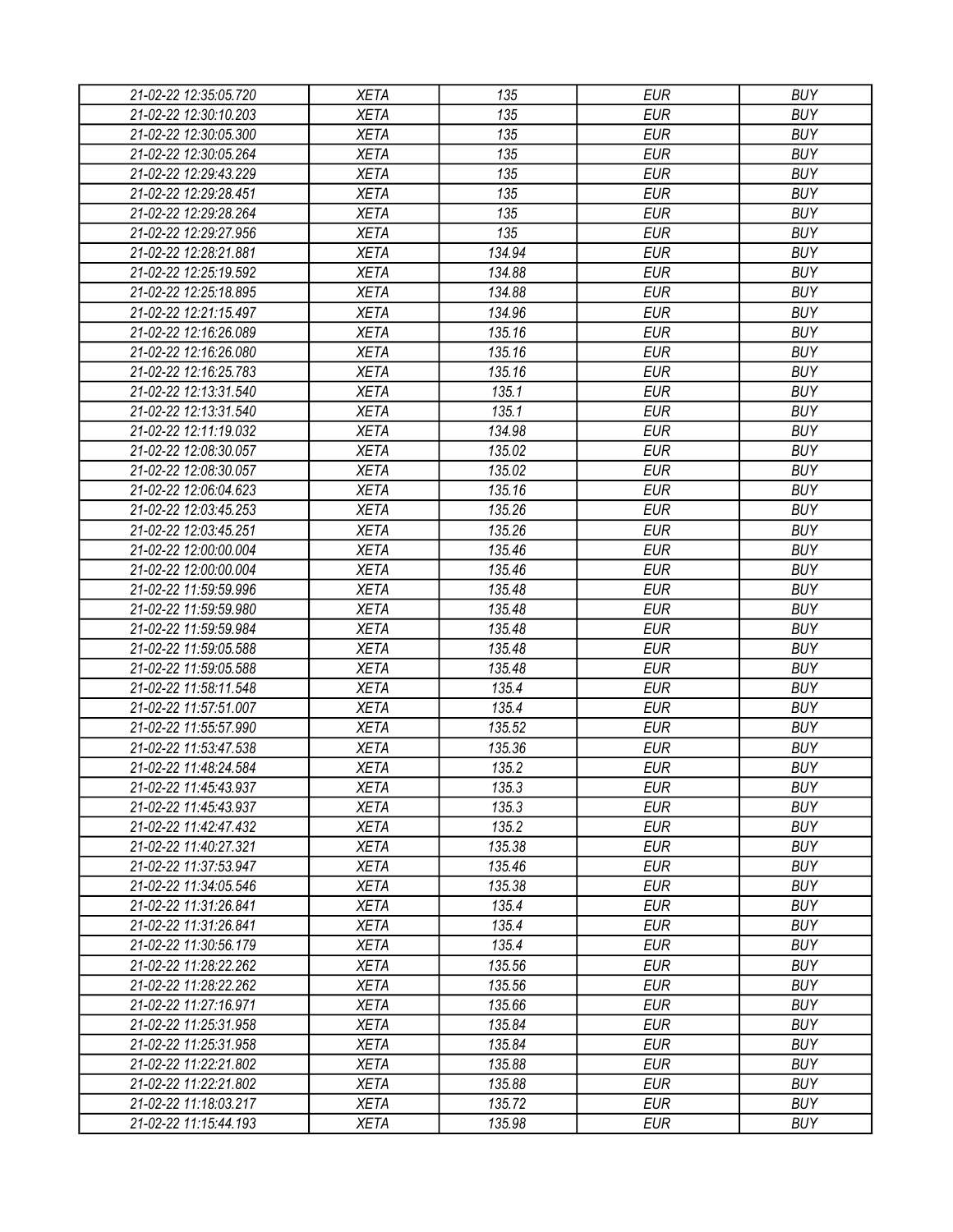| 21-02-22 11:15:08.516 | <b>XETA</b> | 135.98 | <b>EUR</b> | <b>BUY</b> |
|-----------------------|-------------|--------|------------|------------|
| 21-02-22 11:11:47.435 | <b>XETA</b> | 136    | <b>EUR</b> | <b>BUY</b> |
| 21-02-22 11:11:47.435 | <b>XETA</b> | 136    | <b>EUR</b> | <b>BUY</b> |
| 21-02-22 11:11:41.983 | <b>XETA</b> | 136.02 | <b>EUR</b> | <b>BUY</b> |
| 21-02-22 11:11:41.983 | <b>XETA</b> | 136.02 | <b>EUR</b> | <b>BUY</b> |
| 21-02-22 11:05:45.525 | <b>XETA</b> | 135.94 | <b>EUR</b> | <b>BUY</b> |
| 21-02-22 11:03:24.592 | <b>XETA</b> | 136.02 | <b>EUR</b> | <b>BUY</b> |
|                       |             |        |            |            |
| 21-02-22 11:03:24.592 | <b>XETA</b> | 136.02 | <b>EUR</b> | <b>BUY</b> |
| 21-02-22 10:59:14.363 | <b>XETA</b> | 135.76 | <b>EUR</b> | <b>BUY</b> |
| 21-02-22 10:58:30.615 | <b>XETA</b> | 135.92 | <b>EUR</b> | <b>BUY</b> |
| 21-02-22 10:58:30.614 | <b>XETA</b> | 135.92 | <b>EUR</b> | <b>BUY</b> |
| 21-02-22 10:58:30.612 | <b>XETA</b> | 135.94 | <b>EUR</b> | <b>BUY</b> |
| 21-02-22 10:55:50.213 | <b>XETA</b> | 135.9  | <b>EUR</b> | <b>BUY</b> |
| 21-02-22 10:54:24.408 | <b>XETA</b> | 135.74 | <b>EUR</b> | <b>BUY</b> |
| 21-02-22 10:51:59.853 | <b>XETA</b> | 135.66 | <b>EUR</b> | <b>BUY</b> |
| 21-02-22 10:51:59.853 | <b>XETA</b> | 135.66 | <b>EUR</b> | <b>BUY</b> |
| 21-02-22 10:49:49.540 | <b>XETA</b> | 135.84 | <b>EUR</b> | <b>BUY</b> |
| 21-02-22 10:49:49.540 | <b>XETA</b> | 135.84 | <b>EUR</b> | <b>BUY</b> |
| 21-02-22 10:46:50.862 | <b>XETA</b> | 135.94 | <b>EUR</b> | <b>BUY</b> |
| 21-02-22 10:43:37.013 | <b>XETA</b> | 136.14 | <b>EUR</b> | <b>BUY</b> |
| 21-02-22 10:43:37.013 | <b>XETA</b> | 136.14 | <b>EUR</b> | <b>BUY</b> |
| 21-02-22 10:42:27.598 | <b>XETA</b> | 136.24 | <b>EUR</b> | <b>BUY</b> |
| 21-02-22 10:42:27.598 | <b>XETA</b> | 136.24 | <b>EUR</b> | <b>BUY</b> |
| 21-02-22 10:38:35.814 | <b>XETA</b> | 135.86 | <b>EUR</b> | <b>BUY</b> |
| 21-02-22 10:34:09.435 | <b>XETA</b> | 135.82 | <b>EUR</b> | <b>BUY</b> |
| 21-02-22 10:34:09.435 | <b>XETA</b> | 135.82 | <b>EUR</b> | <b>BUY</b> |
| 21-02-22 10:32:00.893 | <b>XETA</b> | 135.9  | <b>EUR</b> | <b>BUY</b> |
| 21-02-22 10:29:33.951 | <b>XETA</b> | 135.9  | <b>EUR</b> | <b>BUY</b> |
| 21-02-22 10:29:16.559 | <b>XETA</b> | 135.9  | <b>EUR</b> | <b>BUY</b> |
| 21-02-22 10:28:17.799 | <b>XETA</b> | 135.88 | <b>EUR</b> | <b>BUY</b> |
| 21-02-22 10:24:36.522 | <b>XETA</b> | 135.84 | <b>EUR</b> | <b>BUY</b> |
| 21-02-22 10:22:14.042 | <b>XETA</b> | 136    | <b>EUR</b> | <b>BUY</b> |
| 21-02-22 10:19:29.008 | <b>XETA</b> | 135.72 | <b>EUR</b> | <b>BUY</b> |
| 21-02-22 10:18:09.396 | <b>XETA</b> | 135.78 | <b>EUR</b> | <b>BUY</b> |
| 21-02-22 10:18:09.395 | <b>XETA</b> | 135.78 | <b>EUR</b> | <b>BUY</b> |
| 21-02-22 10:17:24.981 | <b>XETA</b> | 135.88 | <b>EUR</b> | <b>BUY</b> |
| 21-02-22 10:17:24.981 | <b>XETA</b> | 135.88 | <b>EUR</b> | <b>BUY</b> |
| 21-02-22 10:14:30.192 | <b>XETA</b> | 136    | <b>EUR</b> | <b>BUY</b> |
| 21-02-22 10:12:00.090 | <b>XETA</b> | 136.14 | <b>EUR</b> | <b>BUY</b> |
| 21-02-22 10:12:00.090 | <b>XETA</b> | 136.14 | <b>EUR</b> | <b>BUY</b> |
| 21-02-22 10:08:11.002 | <b>XETA</b> | 136.3  | <b>EUR</b> | <b>BUY</b> |
| 21-02-22 10:06:10.072 | <b>XETA</b> | 136.28 | <b>EUR</b> | <b>BUY</b> |
| 21-02-22 10:06:10.072 | <b>XETA</b> | 136.28 | <b>EUR</b> | <b>BUY</b> |
| 21-02-22 10:06:10.072 | <b>XETA</b> | 136.28 | <b>EUR</b> | <b>BUY</b> |
| 21-02-22 10:02:49.100 | <b>XETA</b> | 136.1  | <b>EUR</b> | <b>BUY</b> |
| 21-02-22 10:02:49.049 | <b>XETA</b> | 136.1  | <b>EUR</b> | <b>BUY</b> |
| 21-02-22 10:00:09.347 | <b>XETA</b> | 136.22 | <b>EUR</b> | <b>BUY</b> |
|                       |             |        | <b>EUR</b> | <b>BUY</b> |
| 21-02-22 09:57:17.048 | <b>XETA</b> | 136.36 |            |            |
| 21-02-22 09:56:35.961 | <b>XETA</b> | 136.32 | <b>EUR</b> | <b>BUY</b> |
| 21-02-22 09:53:36.914 | <b>XETA</b> | 136.52 | <b>EUR</b> | <b>BUY</b> |
| 21-02-22 09:53:36.914 | <b>XETA</b> | 136.52 | <b>EUR</b> | <b>BUY</b> |
| 21-02-22 09:51:43.295 | <b>XETA</b> | 136.54 | <b>EUR</b> | <b>BUY</b> |
| 21-02-22 09:51:43.295 | <b>XETA</b> | 136.54 | <b>EUR</b> | <b>BUY</b> |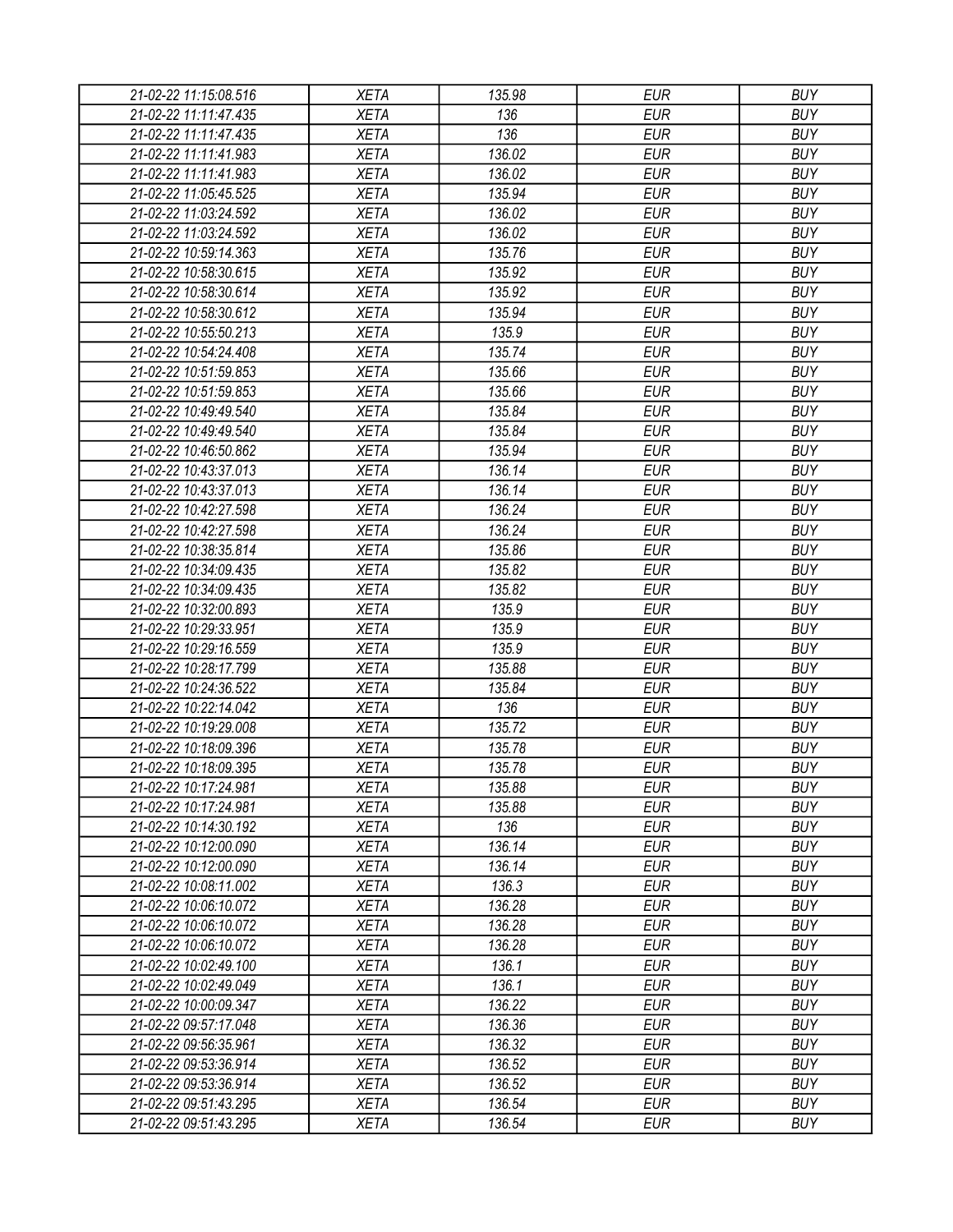| 21-02-22 09:51:40.445 | <b>XETA</b> | 136.54 | <b>EUR</b> | <b>BUY</b> |
|-----------------------|-------------|--------|------------|------------|
| 21-02-22 09:49:36.596 | <b>XETA</b> | 136.58 | <b>EUR</b> | <b>BUY</b> |
| 21-02-22 09:47:05.451 | <b>XETA</b> | 136.58 | <b>EUR</b> | <b>BUY</b> |
| 21-02-22 09:47:05.451 | <b>XETA</b> | 136.58 | <b>EUR</b> | <b>BUY</b> |
| 21-02-22 09:46:14.776 | <b>XETA</b> | 136.58 | <b>EUR</b> | <b>BUY</b> |
| 21-02-22 09:46:14.776 | <b>XETA</b> | 136.58 | <b>EUR</b> | <b>BUY</b> |
| 21-02-22 09:43:24.413 | <b>XETA</b> | 136.56 | <b>EUR</b> | <b>BUY</b> |
| 21-02-22 09:40:05.763 | <b>XETA</b> | 136.5  | <b>EUR</b> | <b>BUY</b> |
| 21-02-22 09:36:38.933 | <b>XETA</b> | 136.52 | <b>EUR</b> | <b>BUY</b> |
| 21-02-22 09:36:28.899 | <b>XETA</b> | 136.56 | <b>EUR</b> | <b>BUY</b> |
| 21-02-22 09:33:54.551 | <b>XETA</b> | 136.52 | <b>EUR</b> | <b>BUY</b> |
| 21-02-22 09:31:03.347 | <b>XETA</b> | 136.52 | <b>EUR</b> | <b>BUY</b> |
| 21-02-22 09:31:03.347 | <b>XETA</b> | 136.52 | <b>EUR</b> | <b>BUY</b> |
| 21-02-22 09:28:21.939 | <b>XETA</b> | 136.4  | <b>EUR</b> | <b>BUY</b> |
| 21-02-22 09:28:21.939 | <b>XETA</b> | 136.4  | <b>EUR</b> | <b>BUY</b> |
| 21-02-22 09:26:02.576 | <b>XETA</b> | 136.32 | <b>EUR</b> | <b>BUY</b> |
| 21-02-22 09:26:02.576 | <b>XETA</b> | 136.32 | <b>EUR</b> | <b>BUY</b> |
| 21-02-22 09:26:02.576 | <b>XETA</b> | 136.32 | <b>EUR</b> | <b>BUY</b> |
| 21-02-22 09:23:26.860 | <b>XETA</b> | 136.2  | <b>EUR</b> | <b>BUY</b> |
| 21-02-22 09:23:26.860 | <b>XETA</b> | 136.2  | <b>EUR</b> | <b>BUY</b> |
| 21-02-22 09:23:26.860 | <b>XETA</b> | 136.2  | <b>EUR</b> | <b>BUY</b> |
| 21-02-22 09:23:26.860 | <b>XETA</b> | 136.2  | <b>EUR</b> | <b>BUY</b> |
| 21-02-22 09:20:06.336 | <b>XETA</b> | 136.26 | <b>EUR</b> | <b>BUY</b> |
| 21-02-22 09:17:47.994 | <b>XETA</b> | 136.32 | <b>EUR</b> | <b>BUY</b> |
|                       | <b>XETA</b> |        | <b>EUR</b> | <b>BUY</b> |
| 21-02-22 09:17:47.994 |             | 136.32 |            |            |
| 21-02-22 09:15:39.322 | <b>XETA</b> | 136.18 | <b>EUR</b> | <b>BUY</b> |
| 21-02-22 09:15:39.322 | <b>XETA</b> | 136.18 | <b>EUR</b> | <b>BUY</b> |
| 21-02-22 09:15:36.112 | <b>XETA</b> | 136.18 | <b>EUR</b> | <b>BUY</b> |
| 21-02-22 09:14:33.153 | <b>XETA</b> | 136.3  | <b>EUR</b> | <b>BUY</b> |
| 21-02-22 09:10:18.782 | <b>XETA</b> | 135.96 | <b>EUR</b> | <b>BUY</b> |
| 21-02-22 09:10:03.473 | <b>XETA</b> | 136    | <b>EUR</b> | <b>BUY</b> |
| 21-02-22 09:08:15.279 | <b>XETA</b> | 136.24 | <b>EUR</b> | <b>BUY</b> |
| 21-02-22 09:05:36.949 | <b>XETA</b> | 136.2  | <b>EUR</b> | <b>BUY</b> |
| 21-02-22 09:03:19.551 | <b>XETA</b> | 136.42 | <b>EUR</b> | <b>BUY</b> |
| 21-02-22 09:03:01.915 | <b>XETA</b> | 136.42 | <b>EUR</b> | <b>BUY</b> |
| 21-02-22 09:01:32.508 | <b>XETA</b> | 136.66 | <b>EUR</b> | <b>BUY</b> |
| 21-02-22 08:59:26.528 | <b>XETA</b> | 136.6  | <b>EUR</b> | <b>BUY</b> |
| 21-02-22 08:59:26.528 | <b>XETA</b> | 136.6  | <b>EUR</b> | <b>BUY</b> |
| 21-02-22 08:57:20.500 | <b>XETA</b> | 136.7  | <b>EUR</b> | <b>BUY</b> |
| 21-02-22 08:54:48.132 | <b>XETA</b> | 136.8  | <b>EUR</b> | <b>BUY</b> |
| 21-02-22 08:54:47.559 | <b>XETA</b> | 136.8  | <b>EUR</b> | <b>BUY</b> |
| 21-02-22 08:53:01.301 | <b>XETA</b> | 137.02 | <b>EUR</b> | <b>BUY</b> |
| 21-02-22 08:52:48.301 | <b>XETA</b> | 137.04 | <b>EUR</b> | <b>BUY</b> |
| 21-02-22 08:52:48.301 | <b>XETA</b> | 137.04 | <b>EUR</b> | <b>BUY</b> |
| 21-02-22 08:50:08.505 | <b>XETA</b> | 137.24 | <b>EUR</b> | <b>BUY</b> |
| 21-02-22 08:48:12.462 | <b>XETA</b> | 137.42 | <b>EUR</b> | <b>BUY</b> |
| 21-02-22 08:47:30.077 | <b>XETA</b> | 137.52 | <b>EUR</b> | <b>BUY</b> |
| 21-02-22 08:45:58.291 | <b>XETA</b> | 137.22 | <b>EUR</b> | <b>BUY</b> |
| 21-02-22 08:43:31.475 | <b>XETA</b> | 137.32 | <b>EUR</b> | <b>BUY</b> |
| 21-02-22 08:41:18.332 | <b>XETA</b> | 137.22 | <b>EUR</b> | <b>BUY</b> |
| 21-02-22 08:41:18.332 | <b>XETA</b> | 137.22 | <b>EUR</b> | <b>BUY</b> |
| 21-02-22 08:38:59.030 | <b>XETA</b> | 137.18 | <b>EUR</b> | <b>BUY</b> |
| 21-02-22 08:36:58.009 | <b>XETA</b> | 136.8  | <b>EUR</b> | <b>BUY</b> |